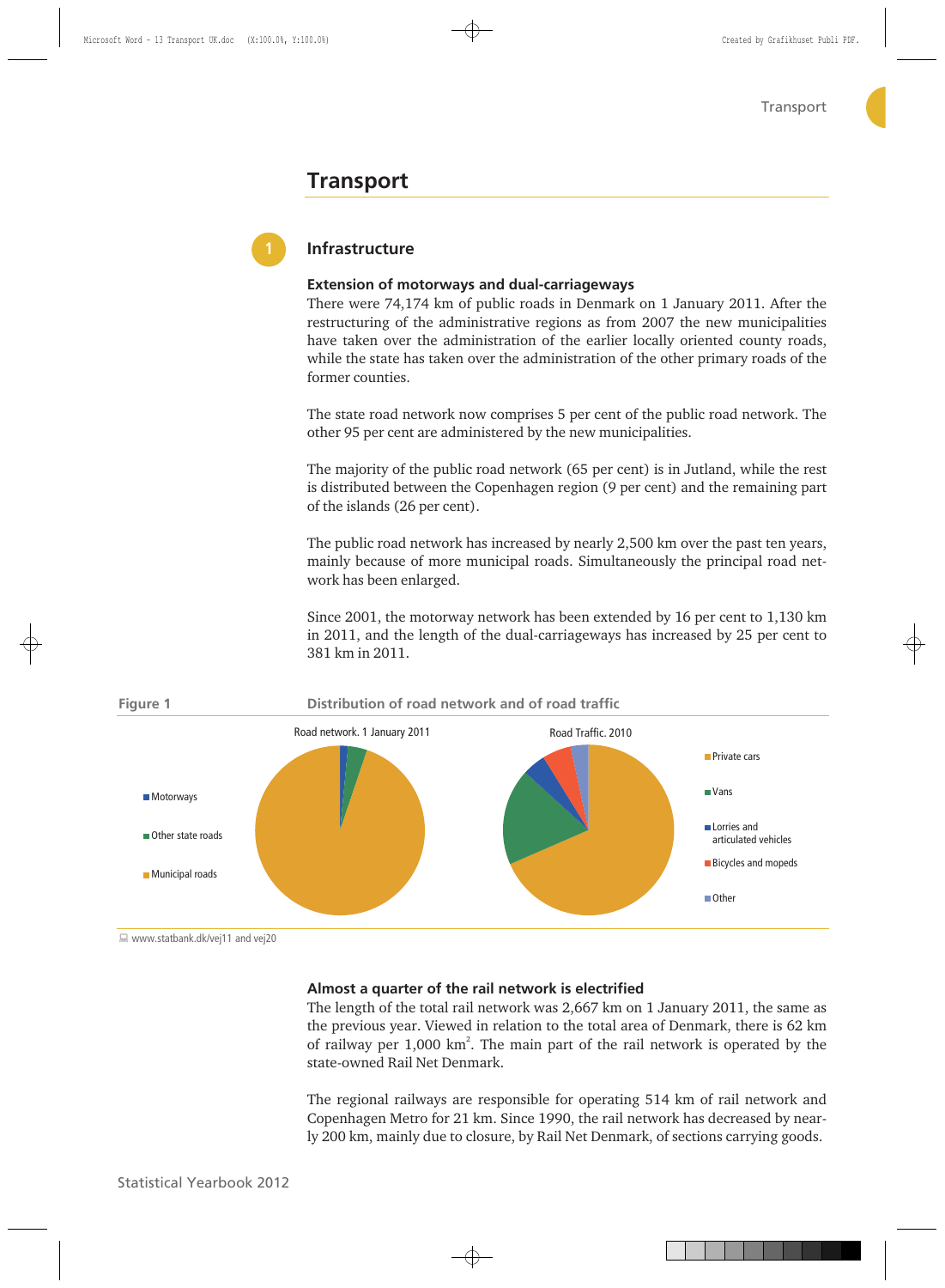Compared to Sweden and Norway, the railway density for the Danish state-owned rail network is two and four times greater, respectively, but compared to most other European countries, the density of the Danish rail network is slightly smaller.

At the beginning of 2011, almost a quarter of the rail network was electrified. This is three times more than in 1990, but unchanged compared to 2009.

## **Goods transport by ship is concentrated at 22 sea ports**

In 2010, there were 113 Danish ports handling freight. The 22 largest ports each handled more than 1 million tonnes of goods annually, and accounted for 85 per cent of the total goods transport by sea.

In terms of throughput of goods, the ports of Fredericia and Aarhus are the greatest Danish ports handling, respectively, 15 per cent and 11 per cent of total throughput of goods in sea.

## **Ferry and passenger ship traffic is concentrated at 36 ports**

74 ports are engaged in transport of passengers, of which 36 of them have more than 200,000 arriving and departing passengers every year and account for 92 per cent of passengers in Danish ports.

The greatest Danish ferry port is Helsingør accounting for 20 per cent of all sea passengers, followed by Rødby Færgehavn with 15 per cent of all passengers in 2010.

# **Means of transport**

## **Three out of four motor vehicles are passenger cars**

On 1 January 2012, there were a total of 2,883,000 motor vehicles in Denmark. 76 per cent were passenger cars, 15 per cent were delivery vans, 7 per cent were motorbikes and 45-mopeds, and the rest were buses and lorries.

The increase of 65,000 or 2 per cent in the stock of motor vehicles from 2008 to 2012 was due to 144,000 more passenger cars and motorbikes and a decrease in the number of lorries, delivery vans, buses and 45-mopeds. The number of delivery vans has decreased by 59,000 in the past year.

# **More cars available**

In 2012, there were 394 passenger cars per 1,000 inhabitants. The largest stock of passenger cars is in Nordsjælland with 433 passenger cars per 1,000 inhabitants, while Copenhagen City have the lowest number with 237 passenger cars per 1,000 inhabitants.



**2**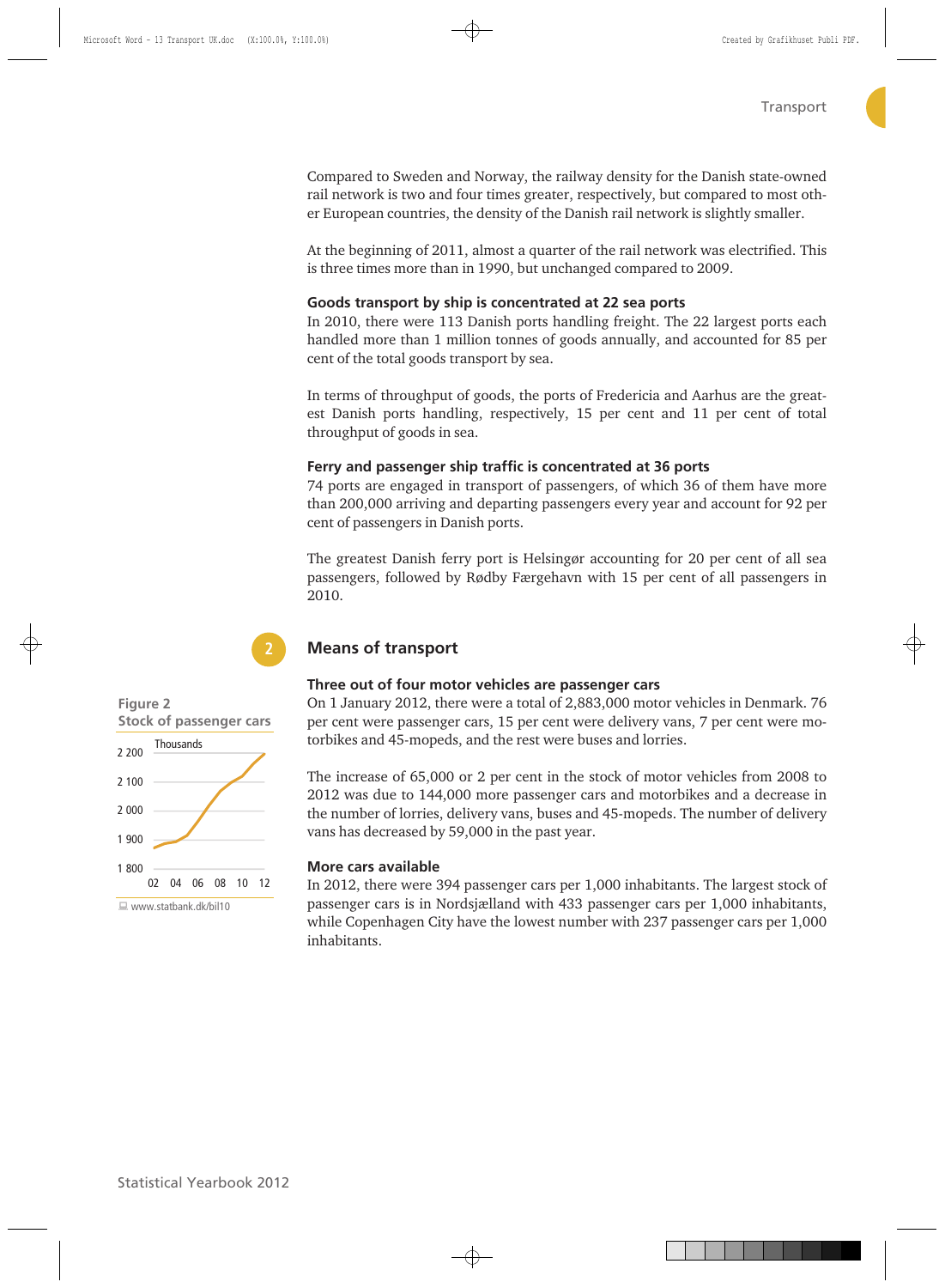



■ www.statbank.dk/folk1 and bil707

## **The number of new private cars registered regained the 2005-2008 level**

With 170,000 new private cars registered in 2011 the high level of registrations in the period 2005-2008 has been regained upon a poor sale in 2009. As the part registered by industries has been stabile at 35-42 percentages in the period 2000- 2008, the industries in 2011 count for approximately 50 percent of the registrations. The main explanation is the growth in the number of leasing arrangements, where 59,000 new registrations by industries were for leasing. 9,900 of these were leased by private households.

#### **Figure 4 New private car registration**



 $\Box$  www.statbank.dk/bil5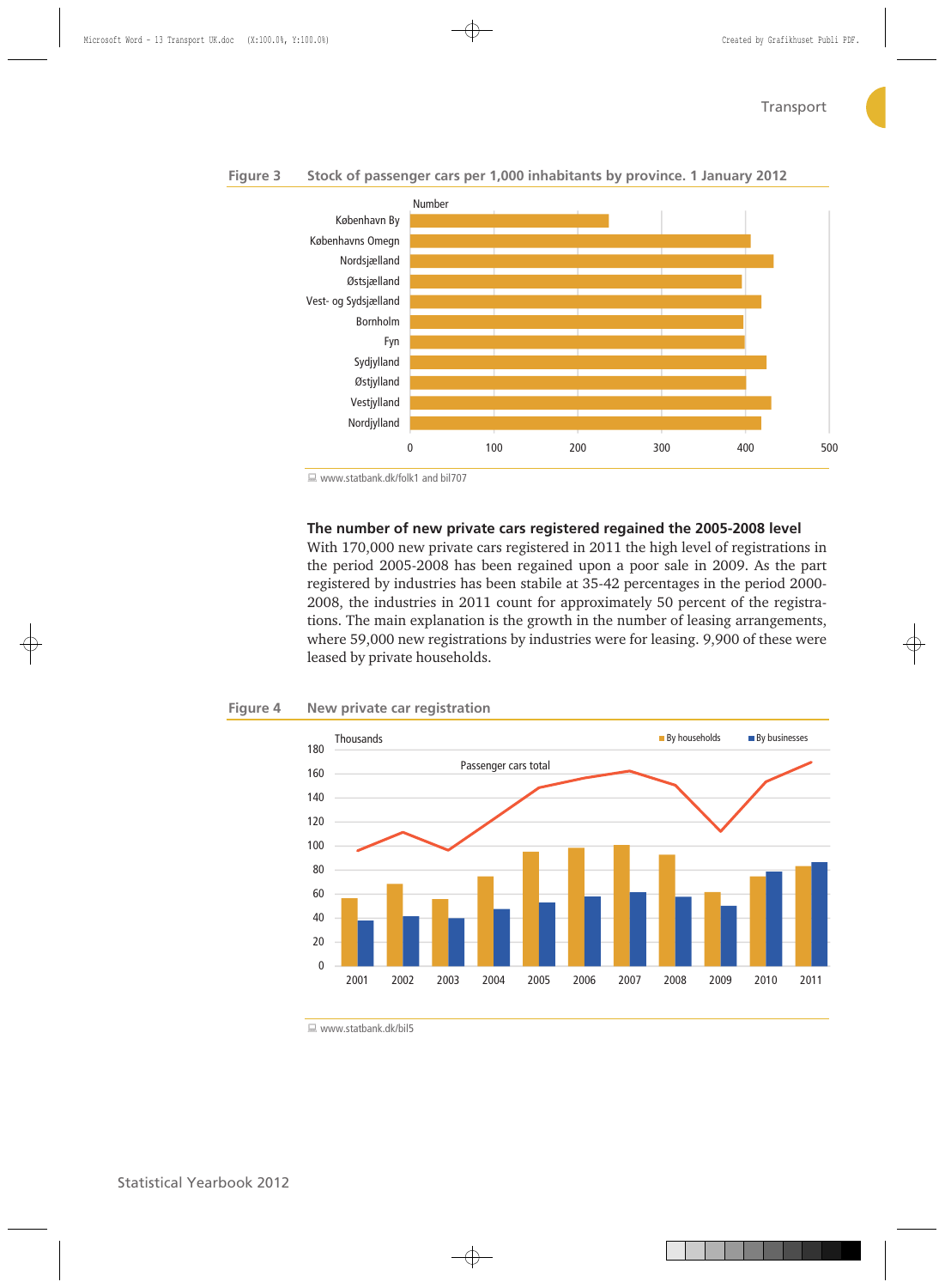# **Increase in energy efficiency**

The energy efficiency for petrol- and diesel-powered passenger cars registered in 2010-2011 was on average 19.9 km/l compared to 13.1 km/l for cars registered in 1997-1998. This is equivalent to an increase of 51.4 per cent. For cars purchased by private households, the corresponding figures are 20.1 km/l and 13.4 km/l, while for cars purchased by the industries figures are 19.7 km/l and 12.5 km/l.





www.statbank.dk/ee1

# **Fewer locomotives, more train sets and more train seats**

While the number of locomotives has decreased by 39 per cent since 2001, the number of train sets has increased by 34 per cent. At the beginning of 2011, the number of train sets was 641 with 125,000 seats, an increase by 38 per cent compared to year 2001. 32 per cent of the seats are in S-trains.

Foreign goods wagons now handle all of the transportation of goods by train as there are no Danish owned goods wagons left compared to 2,100 in 2001. In 2010 transit traffic accounts for 83 per cent of the rail transport.

# **Container ships now account for 62 per cent of the gross tonnage of Danish cargo vessels**

On 1 January 2012, there were 1,772 Danish ships of at least 20 gross tonnage (GT), which is unchanged compared to 2011. 33 per cent of the ships were fishing vessels and 30 per cent were cargo vessels.

The total gross tonnage was 11.6 million. This is 0.3 million less compared to the previous year. The main reason is that there are no longer any Danish super tankers.

At the beginning of 2012 the gross tonnage of container ships was 6.6 million compared to 3.6 million in 2002. In 2012 this corresponds to 62 per cent of the gross tonnage of all Danish cargo vessels.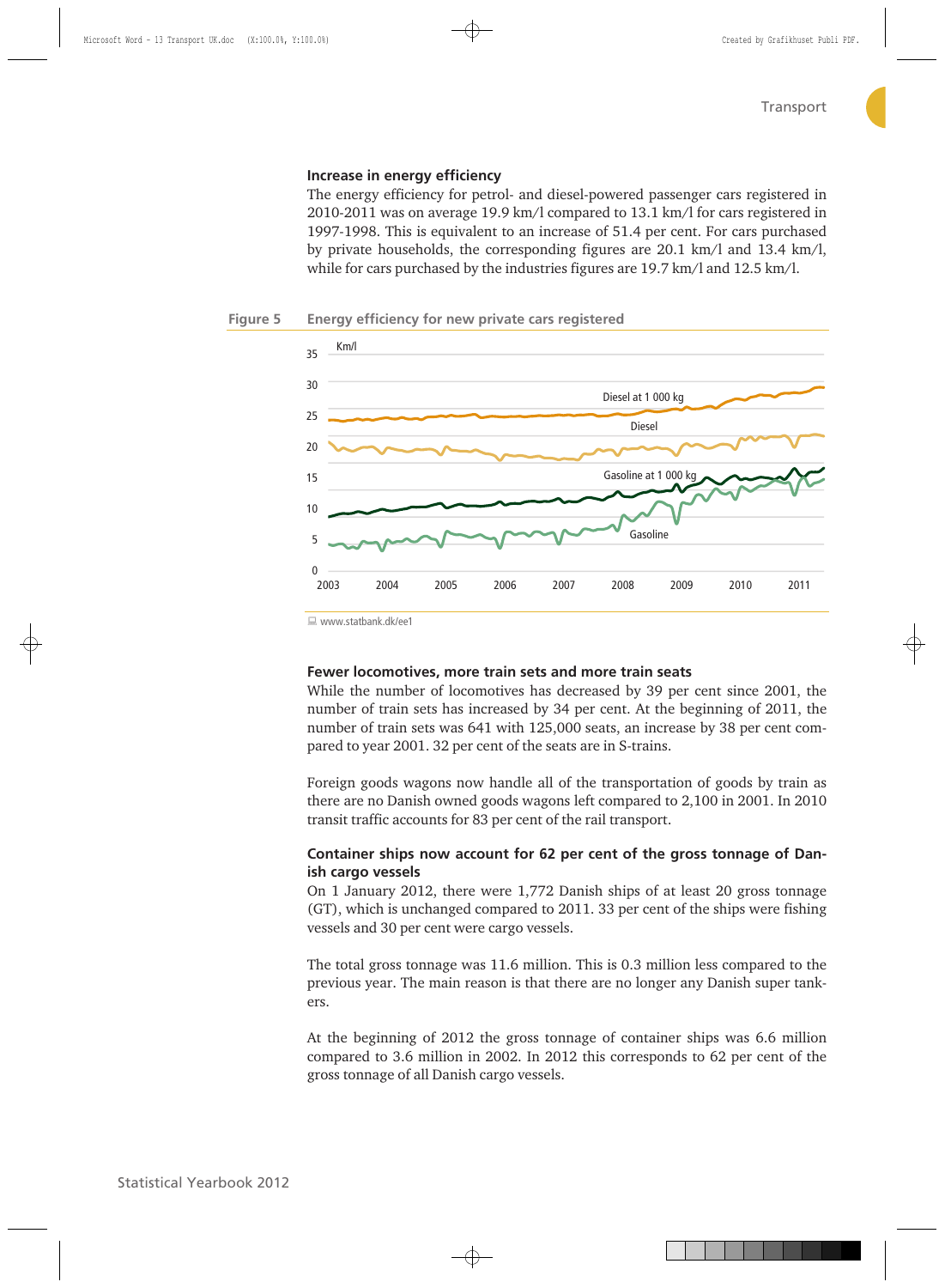# **Figure 6 Danish ships by type of use. 1 January 2012**



 $\Box$  www.stathank.dk/skih11

# **Newer ships represent the greatest part of the total gross tonnage**

At the beginning of 2012, 67 per cent of the total gross tonnage was represented by ships newer than 10 years. 24 per cent of the gross tonnage was on ships between 10 and 14 years old. For tankers, 82 per cent of the GT was represented by ships less than 10 years old, while it for bulk carriers was 65 per cent.

## **Danish flagged merchant navy is the 18th largest in the world**

The Danish merchant fleet is made up by cargo and passenger ships of at least 100 GT. On 1 January 2012, the number of ships was 474, representing 11.1 million GT. In July 2011 the Danish flagged merchant fleet accounted for 1.2 per cent of the total world GT, and was the 7th largest in the EU and the 18th largest in the world.

# **Traffic**

**3**

## **Increase in traffic by motor road vehicles and fall in bicycle traffic**

Danish vehicles drove more than 48 billion kilometres on Danish roads in 2010, including traffic by bicycles/mopeds. From 2000 to 2010 there has been a 9 per cent increase in the traffic. Motorized vehicles alone had an increase by 10 per cent, while the number of vehicles increased by 18 per cent. Passenger cars accounted for 72 per cent of the total traffic performance in 2010.

# **Increase in traffic by cars across the Great Belt and the Sound**

In 2010 between 75,000 and 106,000 cars drove every day on the five most trafficked roads into Copenhagen, while there on the two least trafficked motorways on Lolland and north of Limfjorden drove approximately 7,000 cars every day.

In 2010, more than 29,000 cars crossed the Great Belt every day; this is an increase of 56 per cent compared to the first year when the bridge was opened. 19,000 cars crossed the Sound, which is an increase by 112 per cent compared to the first year when the bridge was opened.

#### **Ten sections of railway lines carry over 200 trains every day**

In 2011, ten sections of railway lines carried over 200 trains every day, of which seven of the sections were located in the Copenhagen region. The most trafficked section is København H – Østerport with 484 trains every day from Monday to Friday.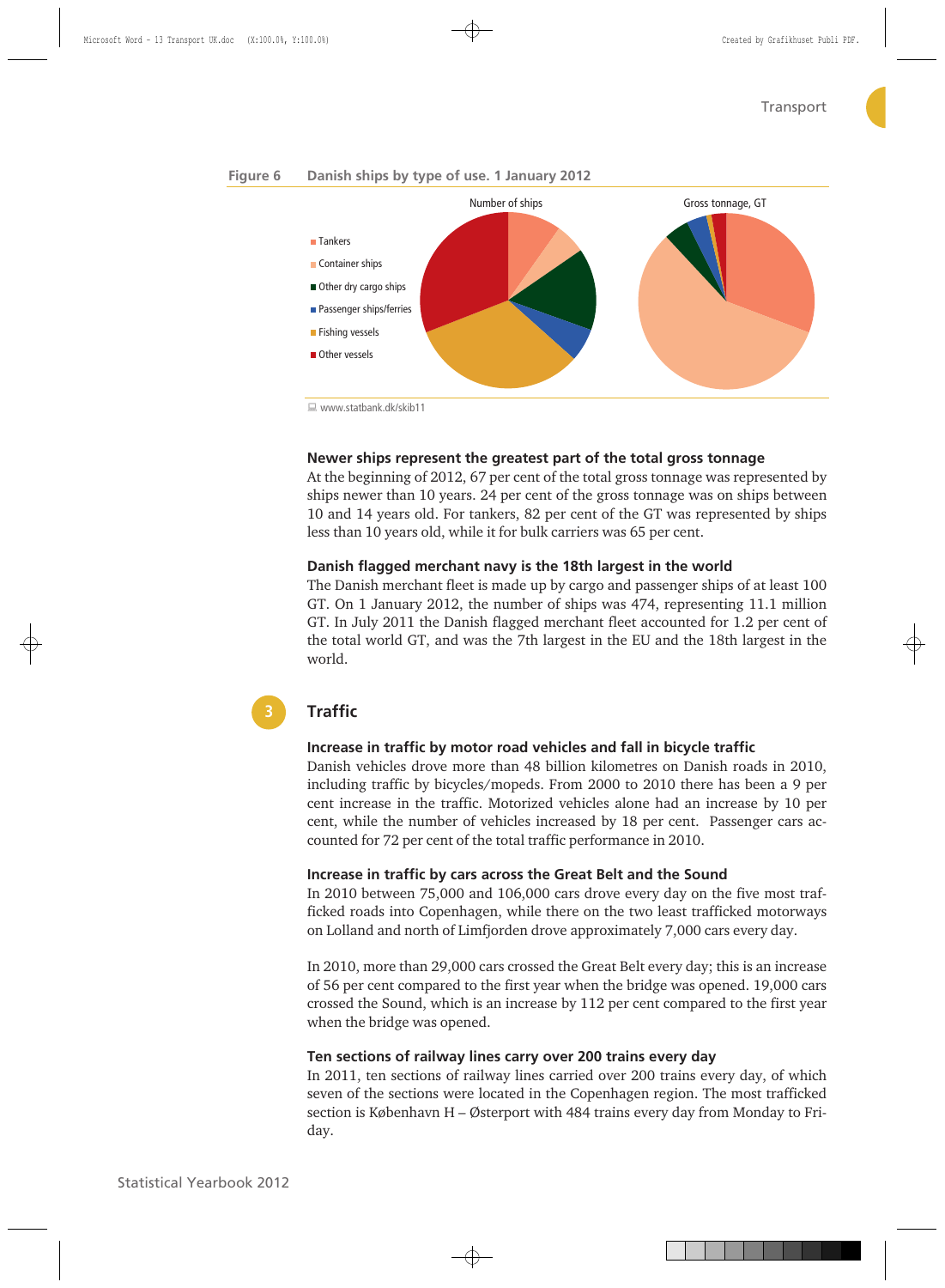For almost all other sections, there were more than 20 trains every day. 114 passenger trains and 50 goods trains crossed the Great Belt every working day, while 163 passenger trains and 41 goods trains crossed the Sound.

# **Passenger transport**

#### **Every Dane travels 38 km a day**

On average, every Dane covered a distance of almost 14,000 km in 2010, corresponding to 38 kilometres a day a little less than the previous year. The decrease is mainly due to a small decrease in transport by passenger cars and vans, while transport by train had a small increase.

#### **Figure 7 Passenger transport performance**



www.statbank.dk/pkm1

# **Most passenger km's are accounted for by car**

The majority of passenger transport performance is by car (77 per cent), 9 per cent by bus and 8 per cent by train. Transport by bicycles/mopeds has fallen markedly in recent years.

### **Increase in national transport by train and in journeys with metro**

The recent years, there has been a considerable increase in national transport by train. In 2010, there was on average 192,000 train journeys every day, of which 112,000 east of the Great Belt, 58,000 west of the Great Belt and 23,000 across the Great Belt. There were 29,000 journeys across the Sound; there were 255,000 journeys with S-tog and 144,000 journeys with the Metro, which is an increase by 5 per cent compared to the previous year.

#### **Marked increase in domestic air traffic**

The number of passengers in domestic flights has fallen since the opening of the Great Belt Link. From 1996 to 2003, the number of domestic passengers has almost been halved. However, since 2004 there has been an increase in the number of domestic passengers, except a temporary decline in 2008. From 2009 to 2010 the number of passengers increased by 23 per cent.

## **Increase in the number of passengers on international scheduled flights**

The number of departing passengers on international scheduled flights has increased since 1990, except for a temporary slowdown in 2003 caused by the war in Iraq etc. The economic crises also here led to a slowing down in 2008 and 2009. However, in 2010 the number of departing passengers increased by 9 per cent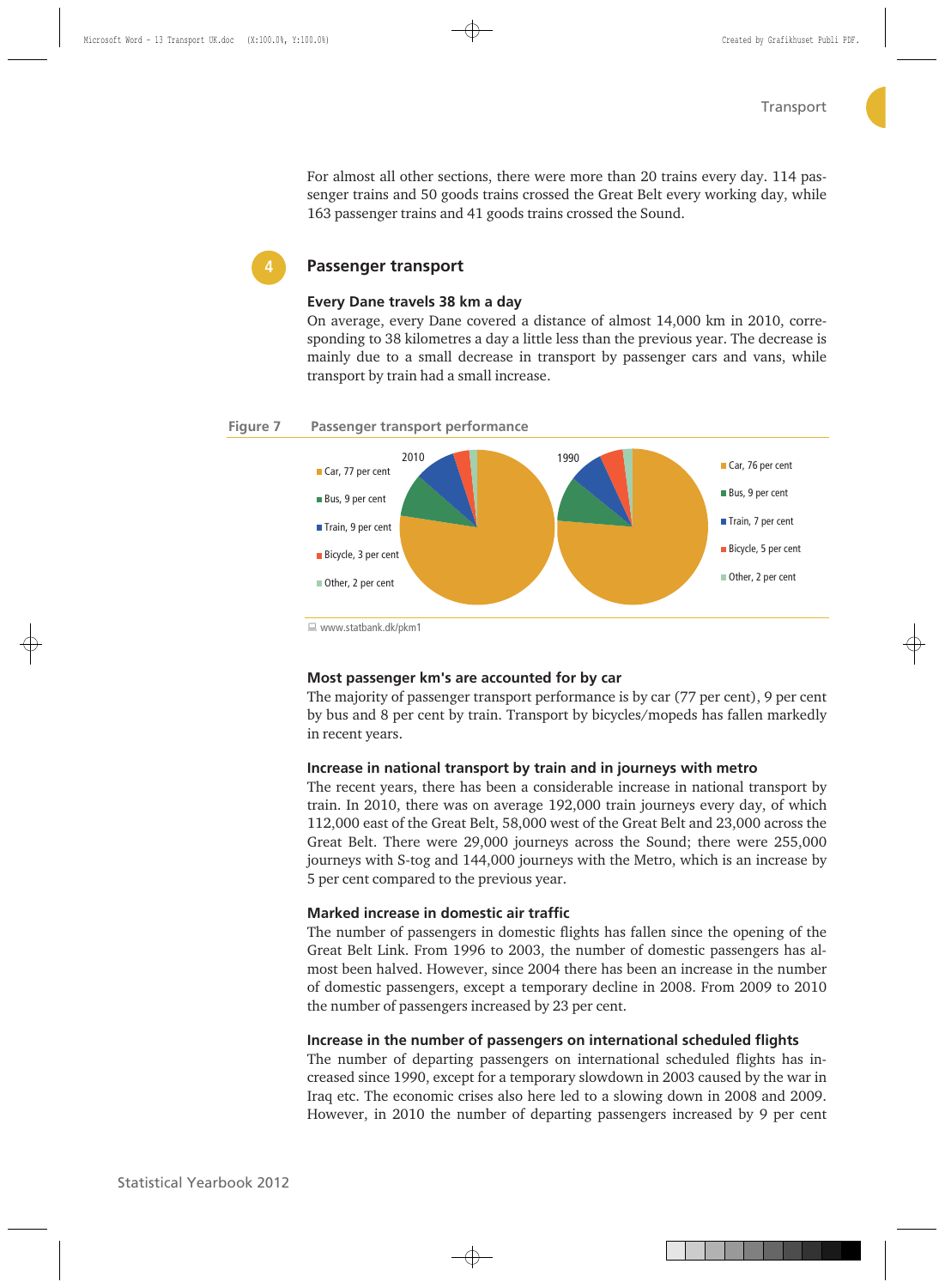compared to the previous year. Three out of four departing flight passengers from Danish airports now travel on international flights.



# **Goods transport**

# **National transport of goods is mainly by lorries – international transport of goods is predominantly by ships**

In the national transport of goods, i.e. the places of loading and unloading are both situated in Denmark, 170 million tonnes of goods were carried in 2010 compared to 151 million tonnes in 2009. Lorries are by far the most commonly used means of transport accounting for 92 per cent of all goods transport. 6 per cent were carried by cargo vessels and less than 1 per cent by trains.

However, in the international transport of goods, i.e. transport between Denmark and abroad, ships are the most dominant means of transport. In 2010, international goods transport accounted for 73 million tonnes against 79 million tonnes in 2009. 65 per cent of the goods in 2010 were carried by cargo vessels, 9 per cent by Danish lorries and 24 per cent by foreign lorries. The rest was carried mainly by trains.



#### **Figure 8 Volume of goods in national and international traffic. 2010**

■ www.statbank.dk/uvg1, nvg1, ivg41, bane1, bane401, skib41 and flyv41

# **Increase in national road goods transport**

The total transport performance by road vehicles increased from 10.0 in 2009 to 10.6 billion tonne-km in 2010. Road haulage for hire or reward increased with 0.6 billion ton-km, while road haulage for own account decreased slightly. The main part of the transport performance is performed by haulage contractors, which stands for 82 per cent in 2010.

# **Large part of volume of goods transported in connection with construction works**

In 2010, 38 per cent of the volume of goods was construction materials, stone, gravel, sand, cement and soil, but as transport in connection with construction work typically covers short distances, this type of transport only accounted for 23 per cent of the total transport performance.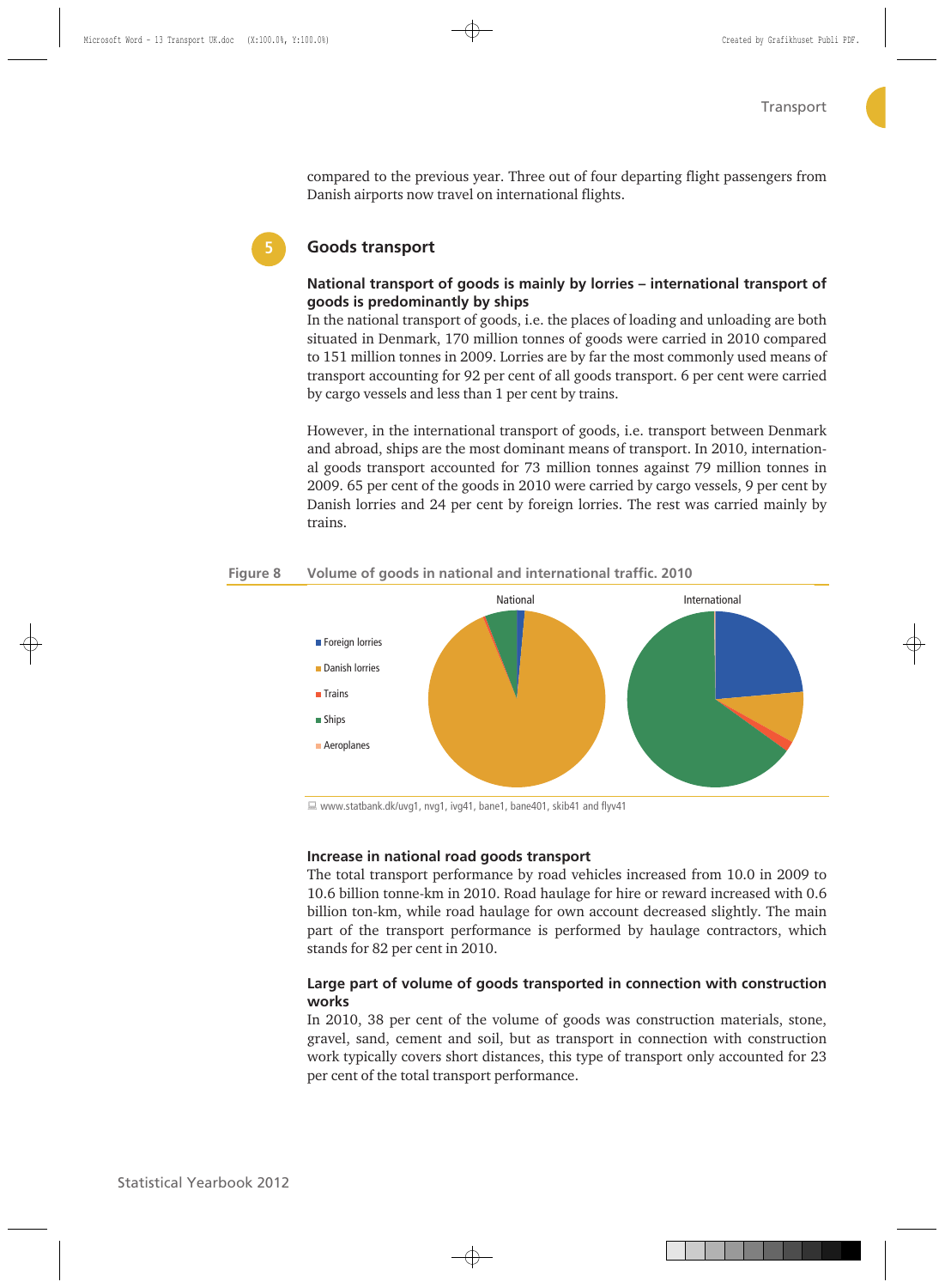Agricultural products, forestry products and fishery products and general cargo represented 15 per cent of the volume goods transported and 16 per cent of the transport performance.

Food products, animal fodder and other manufactured products apart from oil and chemical products accounted for 40 per cent of the volume of goods transported and 54 per cent of the transport performance. 5 per cent of the goods were classified as hazardous goods, notably as flammable liquefied goods like gasoline.



www.statbank.dk/nvg23

# **Figure 10 International transport by Danish lorries**



 www.statbank.dk/ivg4 and ivg41

# **Goods by lorries are mainly transported locally**

A majority of all goods is transported locally. At regional level nearly four fifths of the volume of goods was moved within the same region. In 2010, the length of a journey was on average 90 km against 91 km in the previous year.

# **International goods transport by Danish lorries is carried out by haulage contractors**

International transport of goods by Danish lorries is predominantly carried out by road haulage contractors. Since the beginning of the 1990s, international road transport of goods carried out by Danish lorries has fluctuated between 10 and 13 billion tonne-km. With the extension of EU in the middle of 2004 a downward trend began. From 2004 to 2010 the transport performance by Danish lorries went down by 65 per cent to 4.4 billion tonne-km. In the same period, however, total road transport between Denmark and abroad only decreased by 24 per cent thus further underlining the reduced market share of Danish lorries.

## **The market share of Danish lorries reduced to 22 per cent**

Foreign lorries accounted for 78 per cent of all goods carried by lorries between Denmark and abroad in 2010, compared to 67 per cent of the transport performance in 2009 and 36 per cent in 2000.

Among the foreign lorries there was a majority of German and Polish vehicles with 39 per cent and 24 per cent of the transport performance respectively. The development is, among other things, due to Danish business' moving to other countries plus the expanded common market in EU.

**Germany and Sweden are the greatest consignees and consignors of goods**  Goods transport between Denmark and abroad mainly have Germany and Sweden as partner countries. The average journey involving transport of goods was 549 km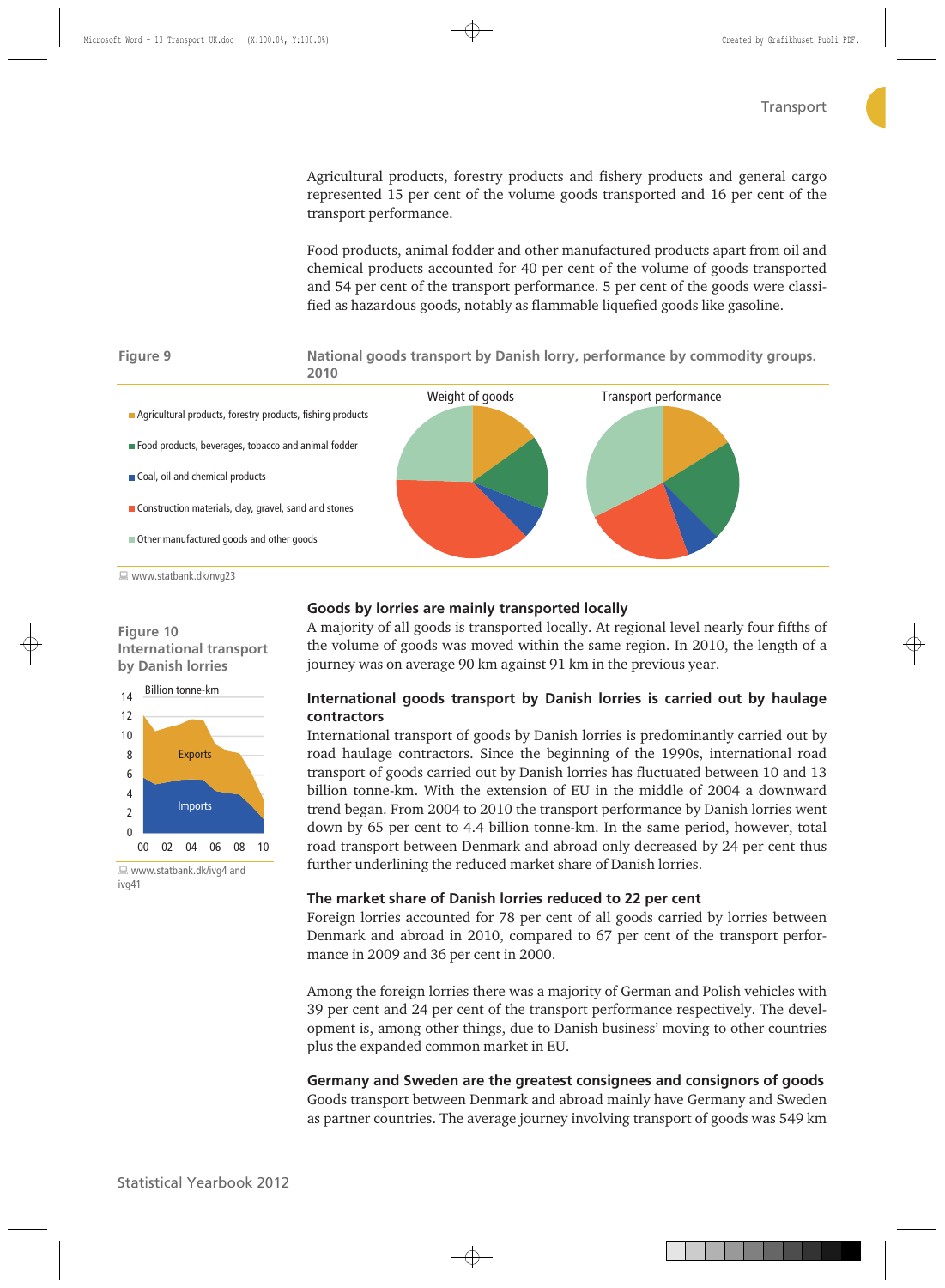**Figure 11 Throughput of containers in the five largest ports** 



Note: TEU, container unit of 20 feet www.statbank.dk/skib49

in 2010 compared to 556 km in 2009. 55 per cent of the loaded journeys were shorter than 500 km while 14 per cent exceeded 1,000 km.

# **Decline in goods carried by sea**

Danish ports handled 76 million tonnes of goods in 2010 which was a decline form 79 million tonnes in 2009. The volume of goods in maritime transport via Danish ports fluctuates with the import of coal.

The greater part of the throughput of goods in Danish sea ports – 82 per cent is goods carried by sea to and from foreign countries. Just a fifth of the goods could be attributed to domestic transport between Danish ports or between the sea and Danish ports.

Transport by sea is mainly concentrated at the largest ports, as half of the goods carried can be attributed to the six largest sea ports. Almost two thirds of the goods are either solid bulk, especially coal, stone, sand, gravel, chalk, cement and foodstuffs, or liquid bulk such as crude oil and mineral oil products. A fourth is ferry goods, especially goods transported by road vehicles.

# **Increase in goods carried by containers**

Containerized goods in maritime transport increased from 2009 to 2010. In 2010 Danish ports handled 437,000 containers (2009: 384,000) corresponding to 734,000 20-feet units (TEU) (2009: 637,000). The port of Aarhus handled 61 per cent of all seaborne containers.





www.statbank.dk/bane1

# **Increase in goods transport by trains in transit through Denmark**

After a decrease in goods transport performance by rail in 2009, there was an increase to 2.2 billion in 2010. However, there are major disparities within the different types of rail transport. National and international goods transport has steadily fallen from 57 per cent of the transport performance in 2000 to 17 per cent in 2010, whereas goods transport in transit through Denmark has risen markedly, and now amounts 83 per cent of all rail transport performance in Denmark.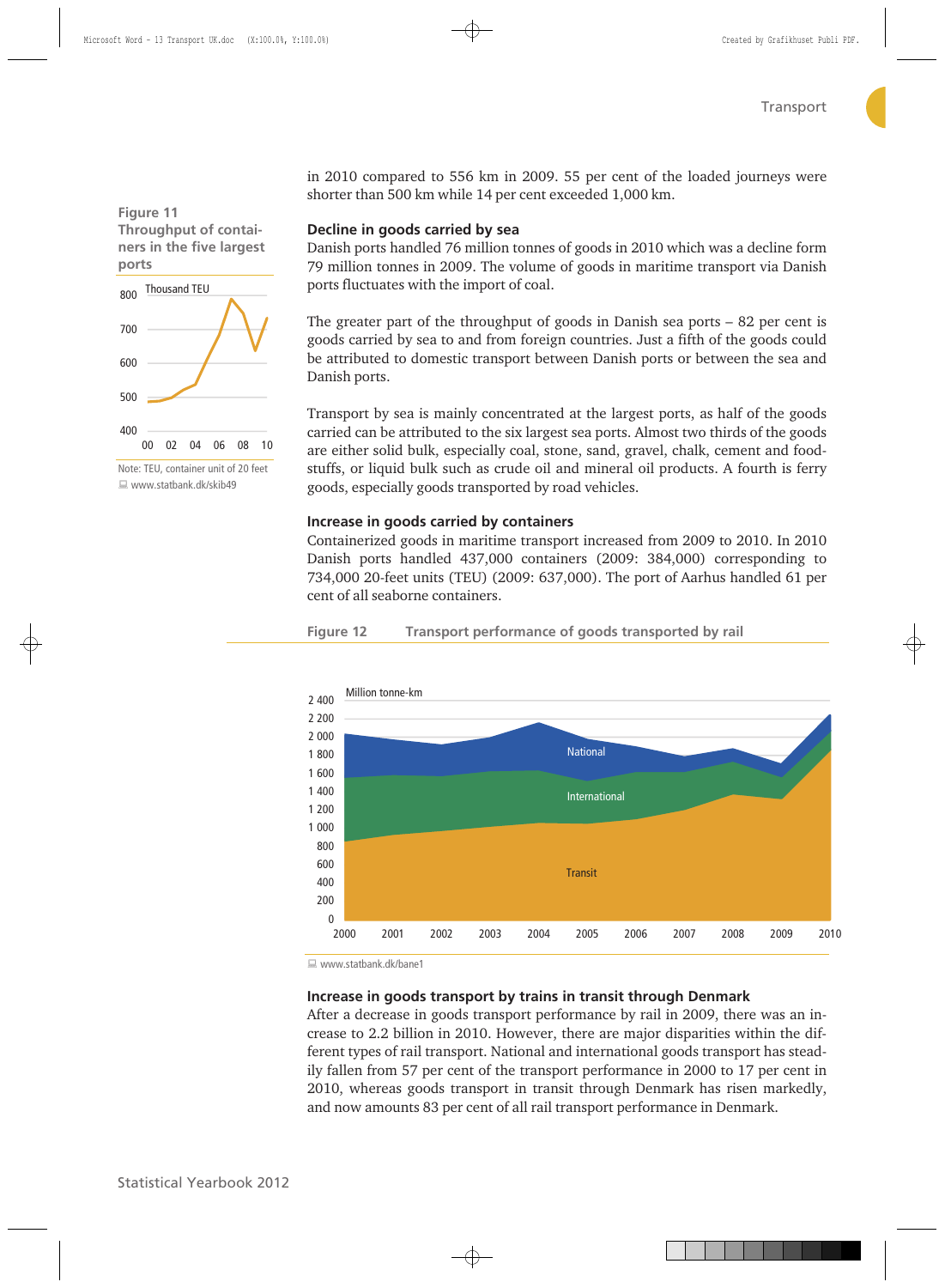# **Decline in transport of oil and natural gas via pipelines**

If transport of oil and gas via pipelines in connection with domestic transport is included, transport via pipelines covers 31 per cent of total domestic transport. Transport via pipelines has grown considerably up to 2005, but has been declining since. In 2010, the pipeline transport performance was 5.8 billion tonne-km, 2 per cent less than in the previous year. Two thirds of the transport was accounted for by oil from the North Sea, and the rest by natural gas.



### **Figure 13 Goods transport via pipelines**

# **Road traffic accidents**

## **Fall in the number of persons killed in road traffic accidents**

From 2000 to 2010, the number of traffic accidents leading to personal injury has decreased by 52 per cent. In 2000, the number of traffic accidents leading to personal injury was 7,346, and this had fallen to 3,498 in 2010. In the same period, the number of people killed in traffic accidents fell from 498 to 255, corresponding to a fall of 49 per cent. The number of serious and minor injuries has fallen by 54 per cent.





<sup>■</sup> www.statbank.dk/uheld1 and uheld8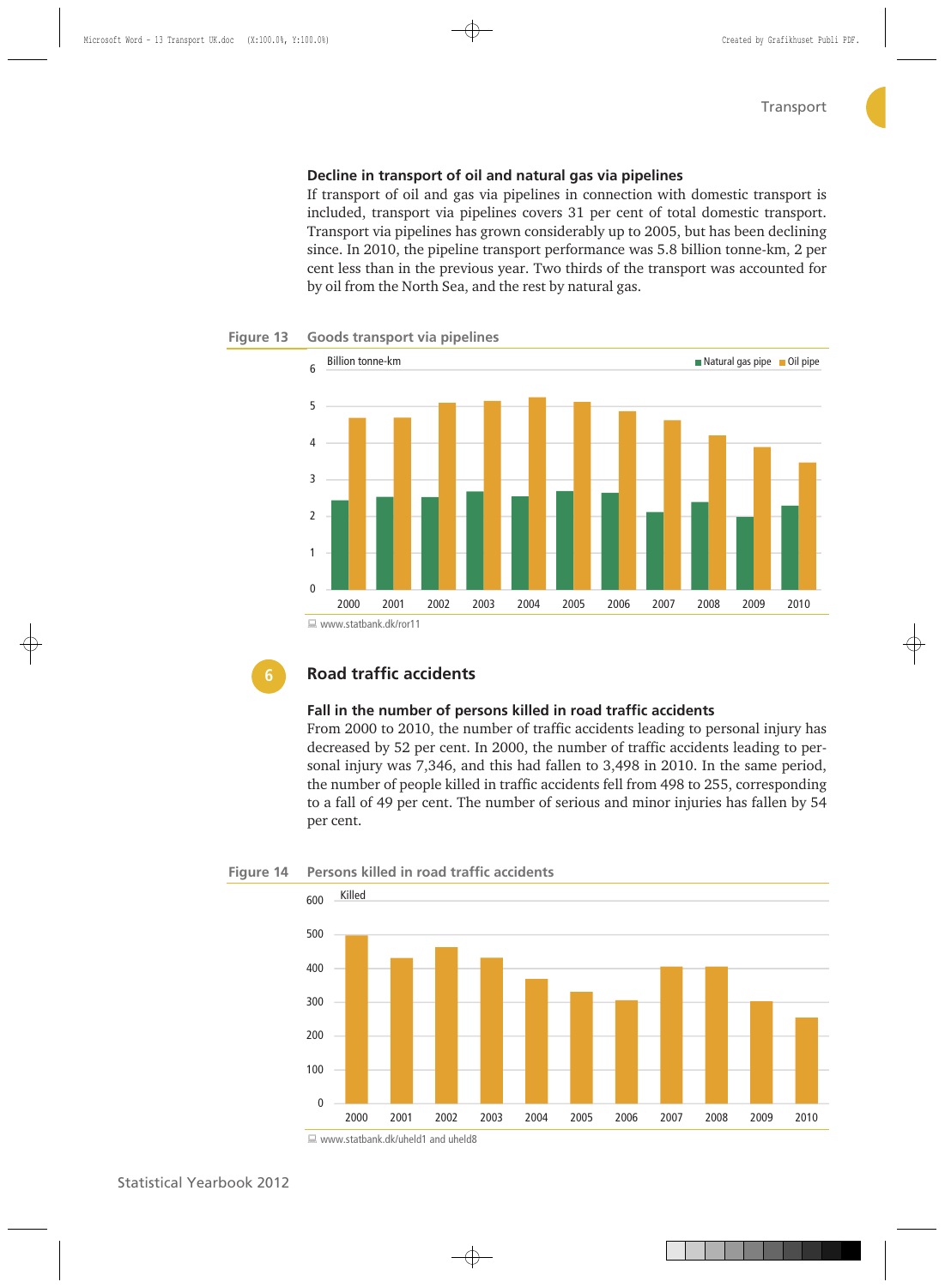From 2009 to 2010, the number of road traffic accidents fell by 16 per cent and the number of persons killed by 16 per cent. In 2010, alcohol accidents accounted for 15 per cent of all traffic accidents and for 25 per cent of all people killed in traffic accidents.



#### **Figure 15 Persons injured in traffic accidents**

■ www.statbank.dk/uheld1 and uheld8

# **Significant underreported figures in the statistics on road traffic accidents**

It is generally known that the official statistics on road traffic accidents based on data reported by the police only cover a limited proportion of the total number of personal injuries in traffic.

Surveys conducted by Statistics Denmark have shown that the total number of personal injuries in traffic is seven times higher than the number registered by the police. What are known as underreported figures – i.e. traffic accidents not recorded by the police – especially appear among one-man accidents, cyclists, children and young people. For these groups, only about 10 per cent of the personal injuries are recorded by the police.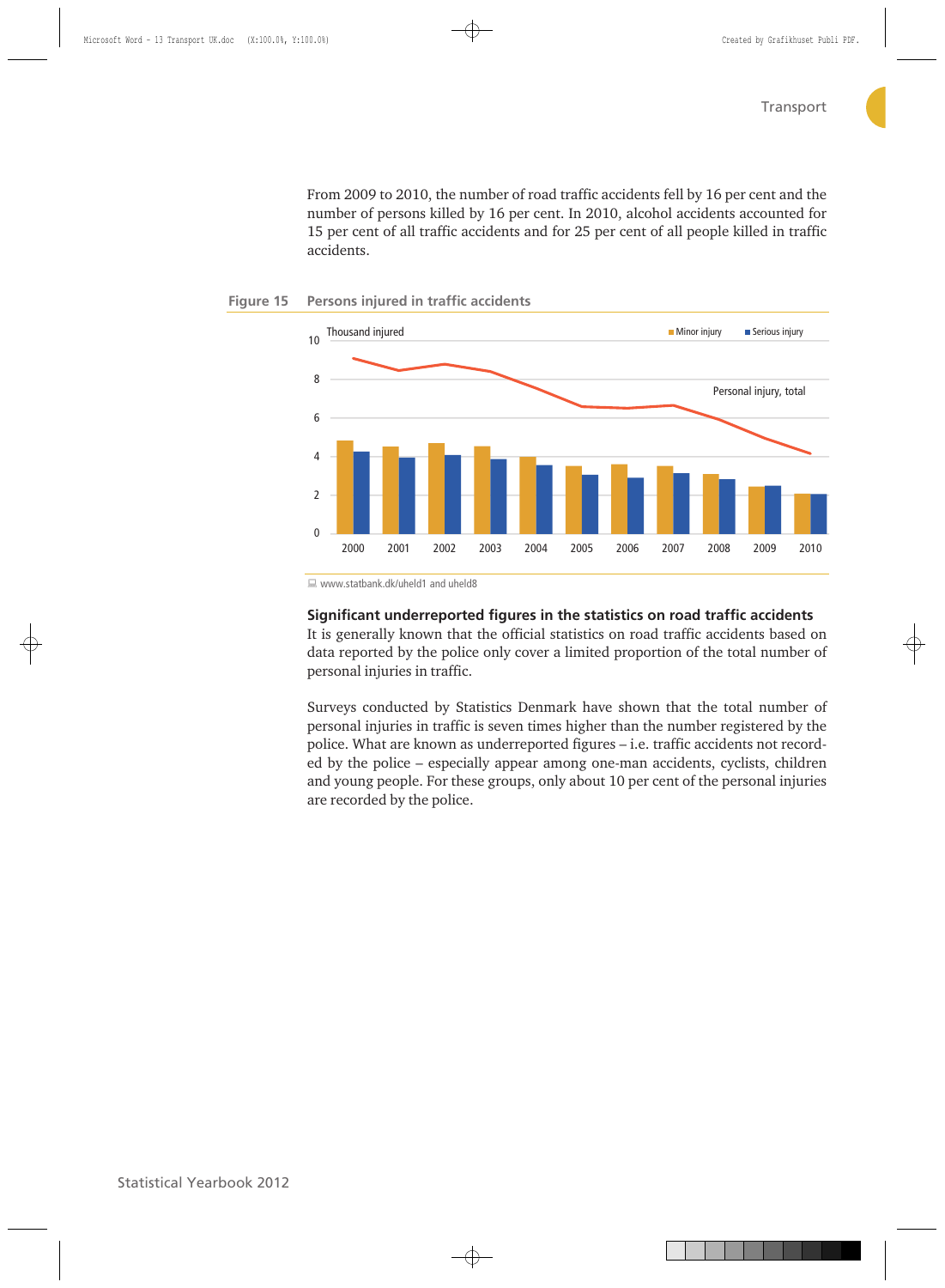C.

| Table 301 | Infrastructure for transport                                                     |                                     |                                     |
|-----------|----------------------------------------------------------------------------------|-------------------------------------|-------------------------------------|
|           | 1 January                                                                        | 2010                                | 2011                                |
|           |                                                                                  | km                                  |                                     |
|           | Road network, total<br>Of which motorways<br>State roads<br>Municipality roads   | 73 574<br>1 1 3 0<br>3787<br>69 745 | 74 171<br>1 1 3 0<br>3786<br>70 344 |
|           | Railway network, total<br>Of which Copenhagen Metro<br>Of which private railways | 2667<br>21<br>514<br>number         | 2 6 67<br>21<br>514                 |
|           | <b>Stations and halts</b><br>Sea ports<br>Airports                               | 548<br>116<br>23                    | 545<br>113<br>23                    |

www.statbank.dk/vej11, bane41 and skib101

| Table 302 | Infrastructure for transport, expenditure |            |                      |  |  |
|-----------|-------------------------------------------|------------|----------------------|--|--|
|           |                                           | 2009       | 2010                 |  |  |
|           |                                           | DKK mio. - |                      |  |  |
|           | <b>Road network</b>                       | 11 766     | 14 8 54              |  |  |
|           | Construction expenditure                  | 5 3 1 5    | 6975                 |  |  |
|           | Operation and maintenance                 | 6451       | 7879                 |  |  |
|           | State railway network                     | 2 0 9 7    | 2 2 3 4              |  |  |
|           | New investments                           | 282        | 490                  |  |  |
|           | Reinvestments                             | 1772       | 1650                 |  |  |
|           | Other investments                         | 43         | 94                   |  |  |
|           | Private railways                          | 29         | 8                    |  |  |
|           | Sea ports                                 | 509        | $\sim$ $\sim$ $\sim$ |  |  |
|           | Constructions                             | 383        | .                    |  |  |
|           | <b>Buildings</b>                          | 126        | .                    |  |  |
|           | <b>Airports</b>                           | 687        | $\sim$ $\sim$ $\sim$ |  |  |
|           | <b>Great Belt Link</b>                    | 77         | 66                   |  |  |
|           | Øresund Link                              | 5          | 7                    |  |  |
|           | <b>Copenhagen Metro</b>                   | 448        | 637                  |  |  |

www.statbank.dk/vej2, bane42, flyv2 and skib2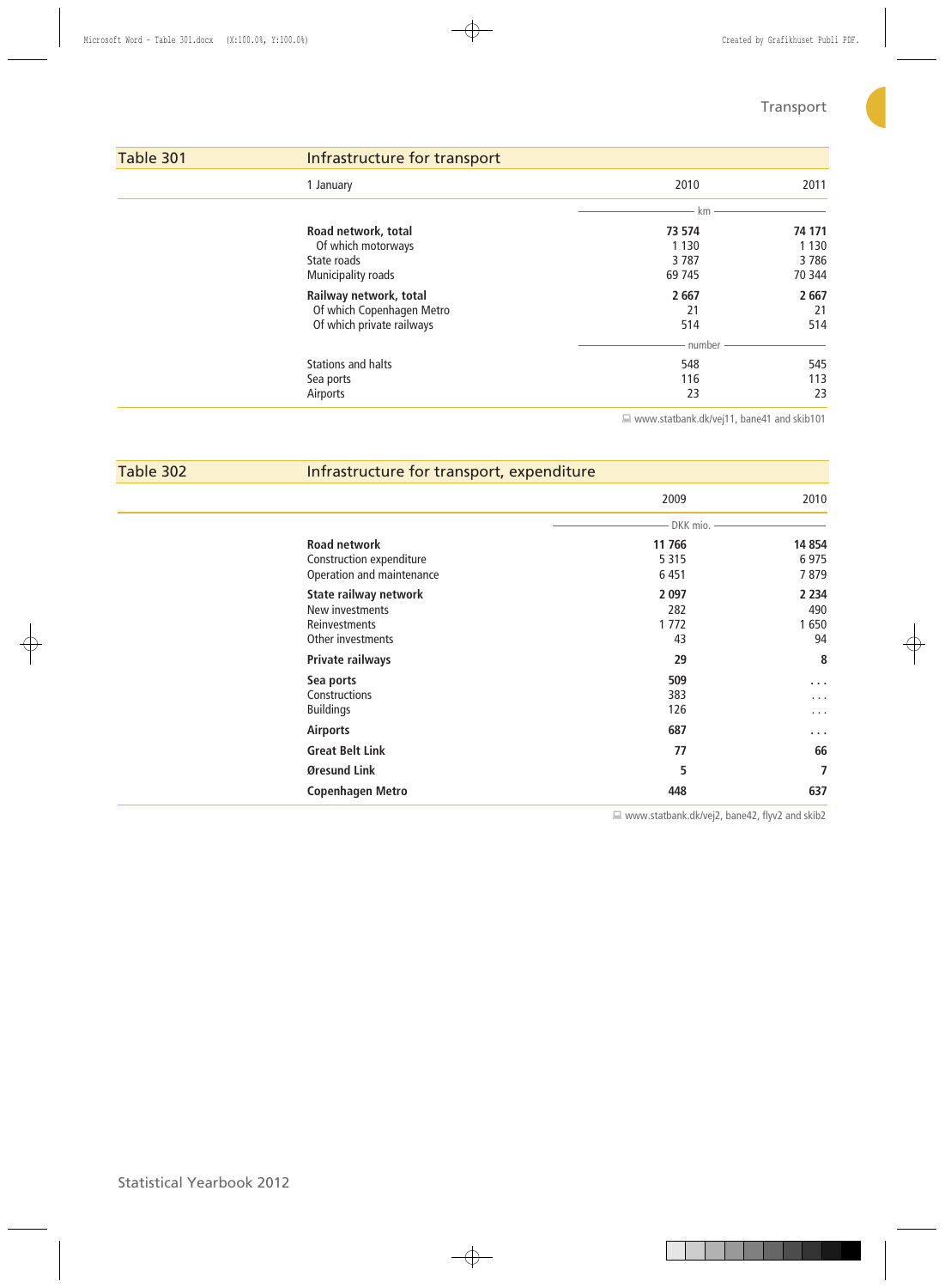# Table 303 New registrations of vehicles

|                                   | 2010    | 2011    |
|-----------------------------------|---------|---------|
|                                   | number  |         |
| Vehicles, total                   | 178 819 | 202 906 |
| Private cars, total               | 153 614 | 169 792 |
| Of which in households            | 74 860  | 83 312  |
| in business and industry          | 78 754  | 86 480  |
| Petrol                            | 80 906  | 87 743  |
| Diesel <sup>1</sup>               | 72 659  | 81 5 84 |
| <b>Buses</b>                      | 852     | 662     |
| Motor cycles                      | 2 6 3 9 | 1965    |
| Moped-45                          | 2 6 9 2 | 2 4 7 3 |
| Vans, total <sup>2</sup>          | 16 270  | 24 3 25 |
| <b>Under 2.001 kg</b>             | 3 4 8 8 | 4 1 6 1 |
| 2.001-3.000 kg                    | 8881    | 12 805  |
| 3.001-3.500 kg                    | 3 9 0 1 | 7359    |
| Lorries, total <sup>2</sup>       | 1 500   | 1482    |
| 3.501-6.000 kg                    | 89      | 87      |
| over 6.000 kg                     | 1411    | 1 3 9 5 |
| <b>Tractors for semi-trailers</b> | 1 2 5 2 | 2 2 0 7 |

<sup>1</sup> Includes gas and electricity etc. <sup>2</sup>

 $\Box$  www.statbank.dk/bil6

| Table 304         |         |         | Fuel efficiency of new registered private cars |         |               |            |         |         |            |
|-------------------|---------|---------|------------------------------------------------|---------|---------------|------------|---------|---------|------------|
|                   |         | Petrol  |                                                |         | <b>Diesel</b> |            |         | Total   |            |
|                   | 2009    |         | 2010 2011:01-06                                | 2009    | 2010          | 2011:01-06 | 2009    | 2010    | 2011:01-06 |
|                   |         |         |                                                |         | km per litre  |            |         |         |            |
| <b>Total</b>      | 17.5    | 18.3    | 18.6                                           | 20.2    | 21.3          | 21.9       | 18.7    | 19.7    | 20.1       |
| Households        | 18.1    | 18.7    | 19.1                                           | 20.9    | 22.4          | 22.8       | 19.1    | 19.8    | 20.2       |
| <b>Industries</b> | 16.4    | 17.7    | 17.8                                           | 19.6    | 20.8          | 21.4       | 18.1    | 19.5    | 19.9       |
|                   |         |         |                                                |         | kg            |            |         |         |            |
| <b>Total</b>      | 1 0 6 1 | 1 0 3 5 | 1 0 3 6                                        | 1 3 2 6 | 1 3 3 5       | 1 3 4 0    | 1 1 7 8 | 1 1 7 3 | 1 1 7 0    |
| Households        | 1 003   | 998     | 993                                            | 1 261   | 1 2 5 7       | 1 2 8 0    | 1096    | 1 0 8 0 | 1080       |
| <b>Industries</b> | 1 1 6 2 | 1 0 9 3 | 1 1 1 8                                        | 380     | 1 3 7 4       | 1 3 7 4    | 1 2 8 0 | 1 2 6 1 | 1 2 6 9    |

www.statbank.dk/ee1, ee2 and ee3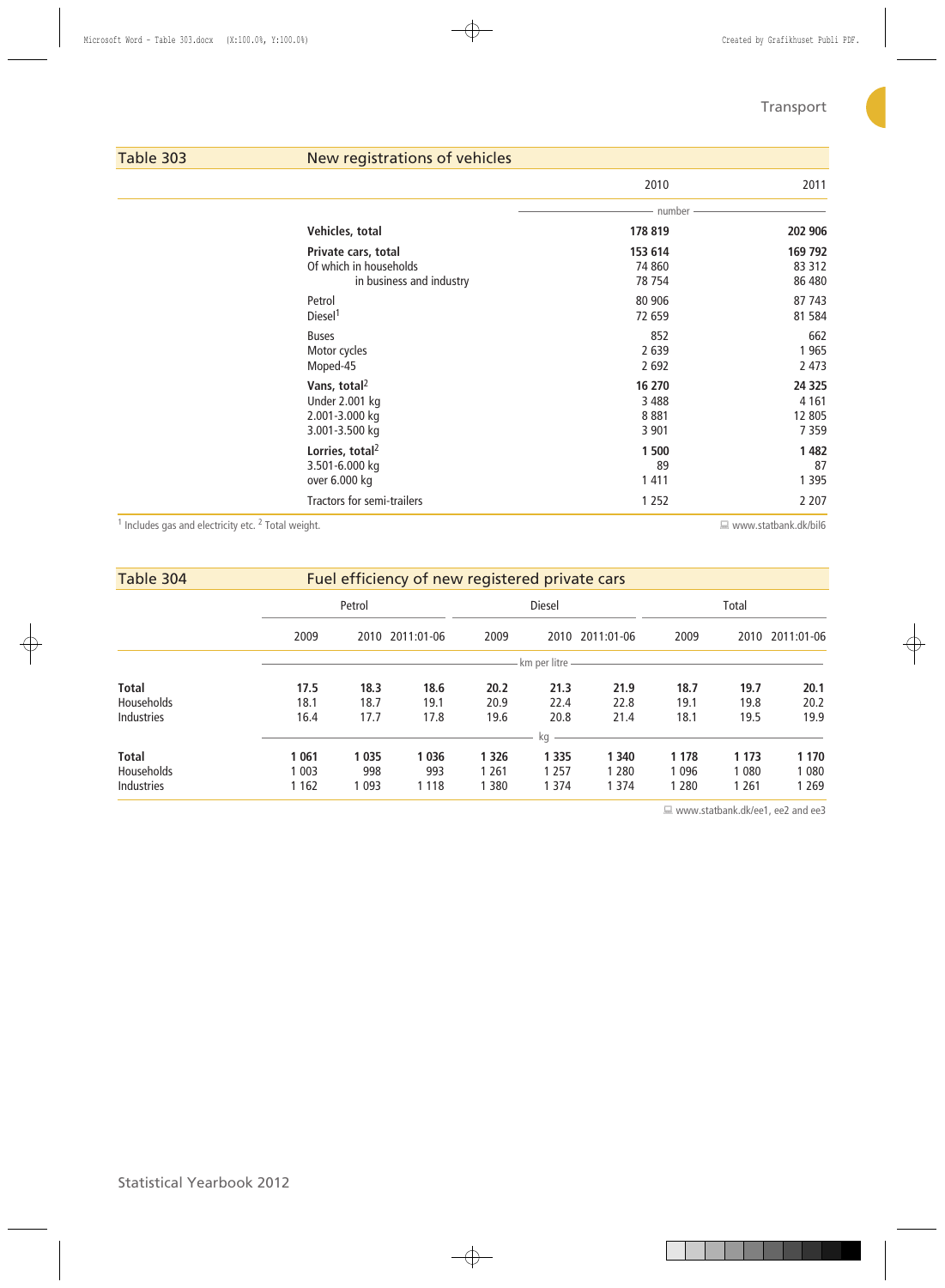| Table 305 | Vans and lorries etc.                           |                              |                              |
|-----------|-------------------------------------------------|------------------------------|------------------------------|
|           |                                                 | 2011                         | 2012                         |
|           | Fleet (start of year)                           | number                       |                              |
|           | Vans, total<br>Under 2.001 kg<br>2.001-3.000 kg | 441 455<br>79 214<br>245 406 | 426 688<br>83 156<br>230 318 |
|           | 3.001-3.500 kg<br>Lorries, total                | 116 835<br>30 820            | 113 213<br>29 6 98           |
|           | 3.501-6.000 kg<br>Over 6.000 kg                 | 2 3 4 0<br>28 4 80           | 2 1 8 8<br>27510             |
|           | <b>Tractors for semi-trailers</b>               | 12 891                       | 12 8 62                      |
|           | Trailers over 2.000 kg                          | 42 053                       | 43 983                       |
|           | Semi-trailers                                   | 35 200                       | 35 154                       |

www.statbank.dk/bil707 and bil909

| Table 306 | Private cars, buses and motorcycles etc.                                                    |                                                                |                                                                |  |  |
|-----------|---------------------------------------------------------------------------------------------|----------------------------------------------------------------|----------------------------------------------------------------|--|--|
|           |                                                                                             | 2010                                                           | 2011                                                           |  |  |
|           | Fleet (start of year)                                                                       | number                                                         |                                                                |  |  |
|           | Private cars, total                                                                         | 2 163 676                                                      | 2 197 831                                                      |  |  |
|           | Of which in households                                                                      | 1 994 745                                                      | 2 021 381                                                      |  |  |
|           | Of which in business and industry                                                           | 168 931                                                        | 176 450                                                        |  |  |
|           | Petrol                                                                                      | 1 661 702                                                      | 1 632 047                                                      |  |  |
|           | Diesel                                                                                      | 501 653                                                        | 565 009                                                        |  |  |
|           | Age:<br>0-3 years<br>4-7 years<br>8-11 years<br>12-15 years<br>16-19 years<br>over 19 years | 554 320<br>501 661<br>406 955<br>426 705<br>166 953<br>107 082 | 553 170<br>560 594<br>365 940<br>428 238<br>183 033<br>106 856 |  |  |
|           | Average age in years                                                                        | 9.4                                                            | 9.3                                                            |  |  |
|           | <b>Buses, total</b>                                                                         | 14 4 96                                                        | 14 014                                                         |  |  |
|           | In scheduled service                                                                        | 5 8 7 3                                                        | 5 9 7 2                                                        |  |  |
|           | Tourist coaches                                                                             | 8623                                                           | 8 0 4 2                                                        |  |  |
|           | Caravans                                                                                    | 142 764                                                        | 142 654                                                        |  |  |
|           | Motor cycles                                                                                | 148 766                                                        | 148 817                                                        |  |  |
|           | Moped-45                                                                                    | 54 842                                                         | 51 780                                                         |  |  |

www.statbank.dk/bil8 and bil10

 $\overline{\phantom{a}}$ 

 $\overline{\phantom{0}}$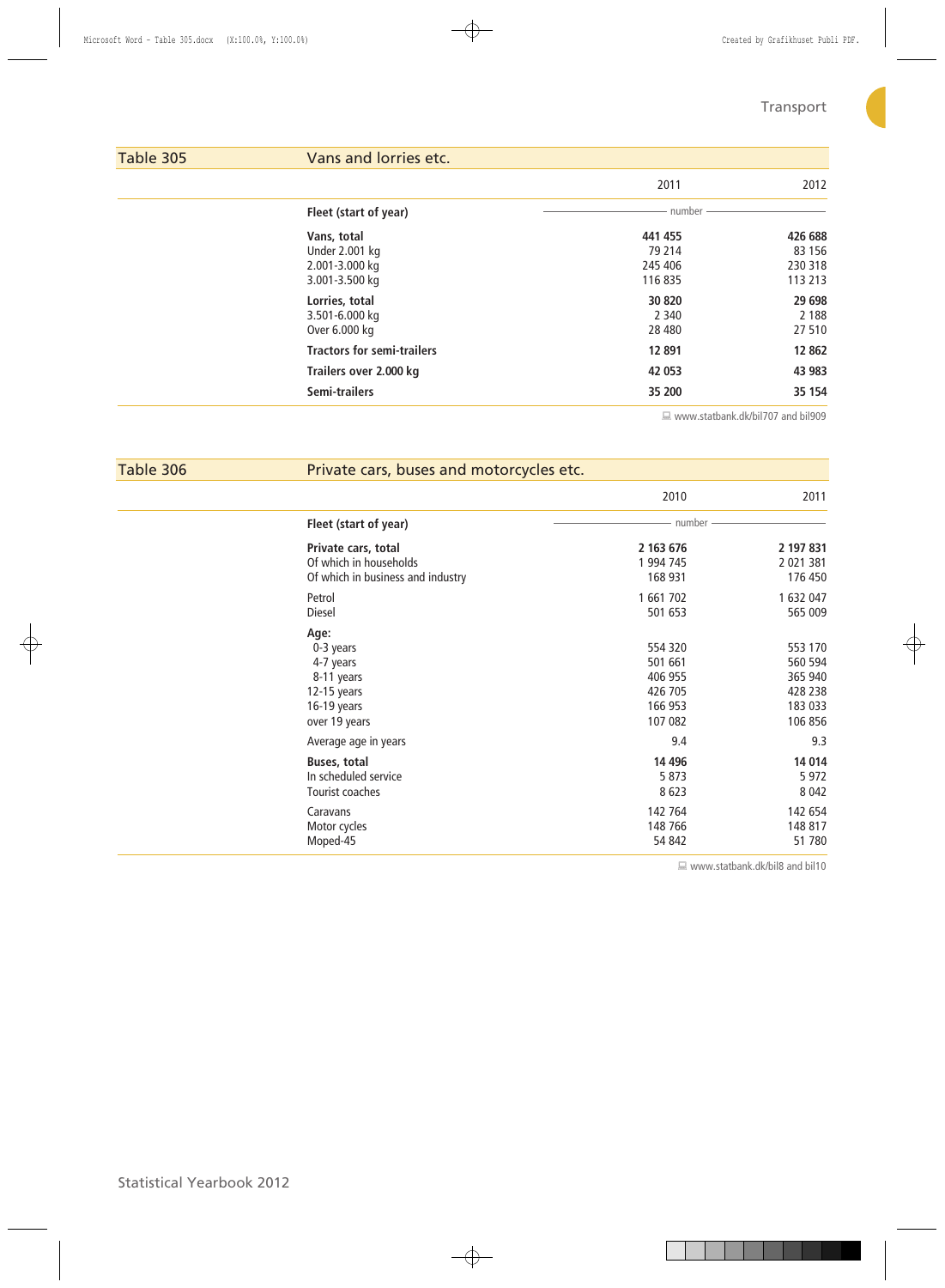C.

| Table 307 | Ships of at least 20 GT |             |         |  |  |
|-----------|-------------------------|-------------|---------|--|--|
|           | 1 January               | 2011        | 2012    |  |  |
|           |                         | number      |         |  |  |
|           | Danish ships, total     | 1768        | 1 7 7 2 |  |  |
|           | <b>Tankers</b>          | 166         | 174     |  |  |
|           | Container ships         | 97          | 99      |  |  |
|           | Other dry cargo ships   | 280         | 267     |  |  |
|           | Passenger ships/ferries | 113         | 108     |  |  |
|           | Fishing vessels         | 589         | 576     |  |  |
|           | Other ships             | 523         | 548     |  |  |
|           |                         | thousand GT |         |  |  |
|           | Ship tonnage, total     | 11 844      | 11 559  |  |  |
|           | <b>Tankers</b>          | 3 9 6 4     | 3 5 5 5 |  |  |
|           | Container ships         | 6481        | 6 6 2 4 |  |  |
|           | Other dry cargo ships   | 572         | 530     |  |  |
|           | Passenger ships/ferries | 444         | 424     |  |  |
|           | Fishing vessels         | 113         | 110     |  |  |
|           | Other ships             | 269         | 316     |  |  |

www.statbank.dk/skib11

| Table 308 | Civil aircraft           |           |           |           |         |
|-----------|--------------------------|-----------|-----------|-----------|---------|
|           |                          | 2010      |           | 2011      |         |
|           | 1 January                | Aircraft  | Seats     | Aircraft  | Seats   |
|           |                          |           | number    |           |         |
|           | Danish aircraft          | 1 1 5 2   | $\bullet$ | 1 1 3 2   |         |
|           | <b>Types of aircraft</b> |           |           |           |         |
|           | Jet, 3-4 engines         | 13        | 1898      | 12        | 1723    |
|           | Jet, 2 engines           | 161       | 13 3 9 2  | 158       | 12 731  |
|           | Turbo-prop, 4 engines    | 6         | 309       | 6         | 309     |
|           | Turbo-prop, 2 engines    | 58        | 1808      | 54        | 1737    |
|           | Propeller, 2 engines     | 54        | 327       | 53        | 318     |
|           | Propeller, 1 engine      | 726       | 2 4 2 7   | 717       | 2 3 8 4 |
|           | Helicopters              | 134       | 695       | 132       | 693     |
|           | <b>Seats</b>             | $\bullet$ | 20 856    | $\bullet$ | 19895   |
|           | $1 - 2$                  | 236       | 398       | 226       | 382     |
|           | $3 - 5$                  | 607       | 2 3 2 3   | 609       | 2 3 1 9 |
|           | $6-9$                    | 98        | 714       | 92        | 667     |
|           | 10-99                    | 148       | 5 1 9 2   | 146       | 4 9 23  |
|           | 100 or more              | 63        | 12 2 2 9  | 59        | 11 604  |

Source: Danish Transport Authority

■ www.statbank.dk/flyv11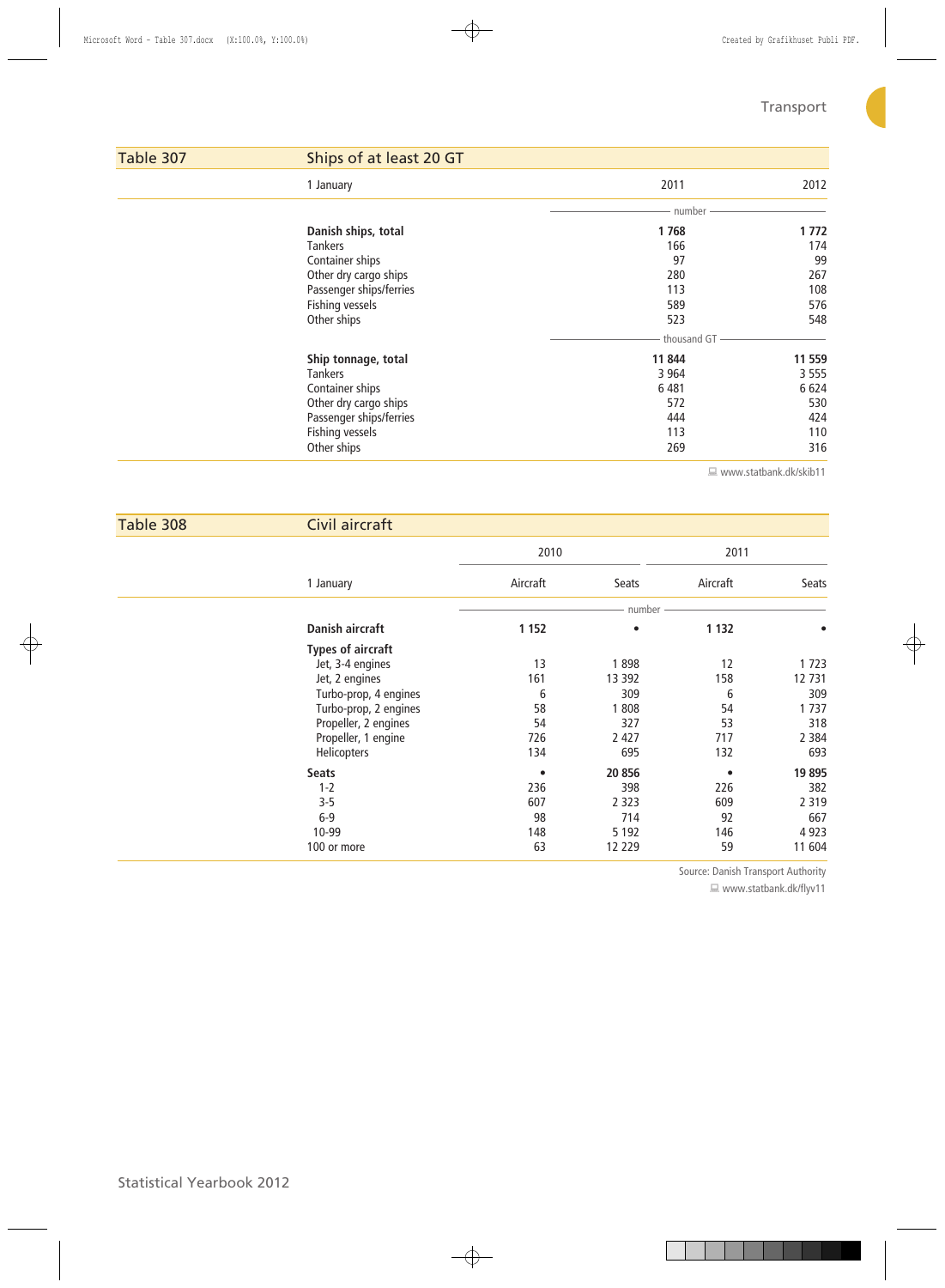# Table 309 Road traffic, railways, seaports and airports

|                                      | 49 882        | mio, vehicle km     |         |
|--------------------------------------|---------------|---------------------|---------|
|                                      |               |                     |         |
| Road traffic, total                  |               | 49 089              | 48 160  |
| Private cars                         | 33 912        | 33 741              | 33 4 64 |
| Motor cycles                         | 450           | 436                 | 444     |
| Vans                                 | 9 3 6 1       | 9 1 7 0             | 8807    |
| Lorries                              | 1 2 9 5       | 1 1 2 1             | 1 1 2 9 |
| <b>Articulated vehicles</b>          | 1 1 3 2       | 979                 | 1 0 0 4 |
| Scheduled buses                      | 364           | 372                 | 381     |
| Tourist coaches etc.                 | 242           | 238                 | 233     |
| Bicycles/Mopeds max. 30 km/h         | 3 0 4 0       | 2 9 5 0             | 2 6 2 0 |
| Mopeds max. 45 km/h                  | 87            | 83                  | 78      |
|                                      | mio, train km |                     |         |
| Railway traffic, total               | 81.8          | 81.7                | 83.1    |
| S-trains                             | 15.3          | 15.5                | 14.7    |
| Copenhagen Metro                     | 5.0           | 5.1                 | 4.8     |
| Passenger trains on Banedanmark's    |               |                     |         |
| network                              | 49.9          | 49.3                | 50.3    |
| Goodstrains on Banedanmark's network | 3.1           | 3.2                 | 3.7     |
| Other railway networks               | 8.5           | 8.6                 | 9.6     |
|                                      |               | thousand calls      |         |
| Seaport calls, total                 | 552           | 541                 | 520     |
| Passenger ships and ferries          | 526           | 519                 | 499     |
| Cargo ships                          | 26            | 22                  | 21      |
|                                      |               | thousand operations |         |
| Air traffic, total                   | 364           | 330                 | 344     |
| Domestic flights                     | 97            | 93                  | 98      |
| International flights                | 267           | 237                 | 246     |

www.statbank.dk/vej20, bane31, skib221 and flyv21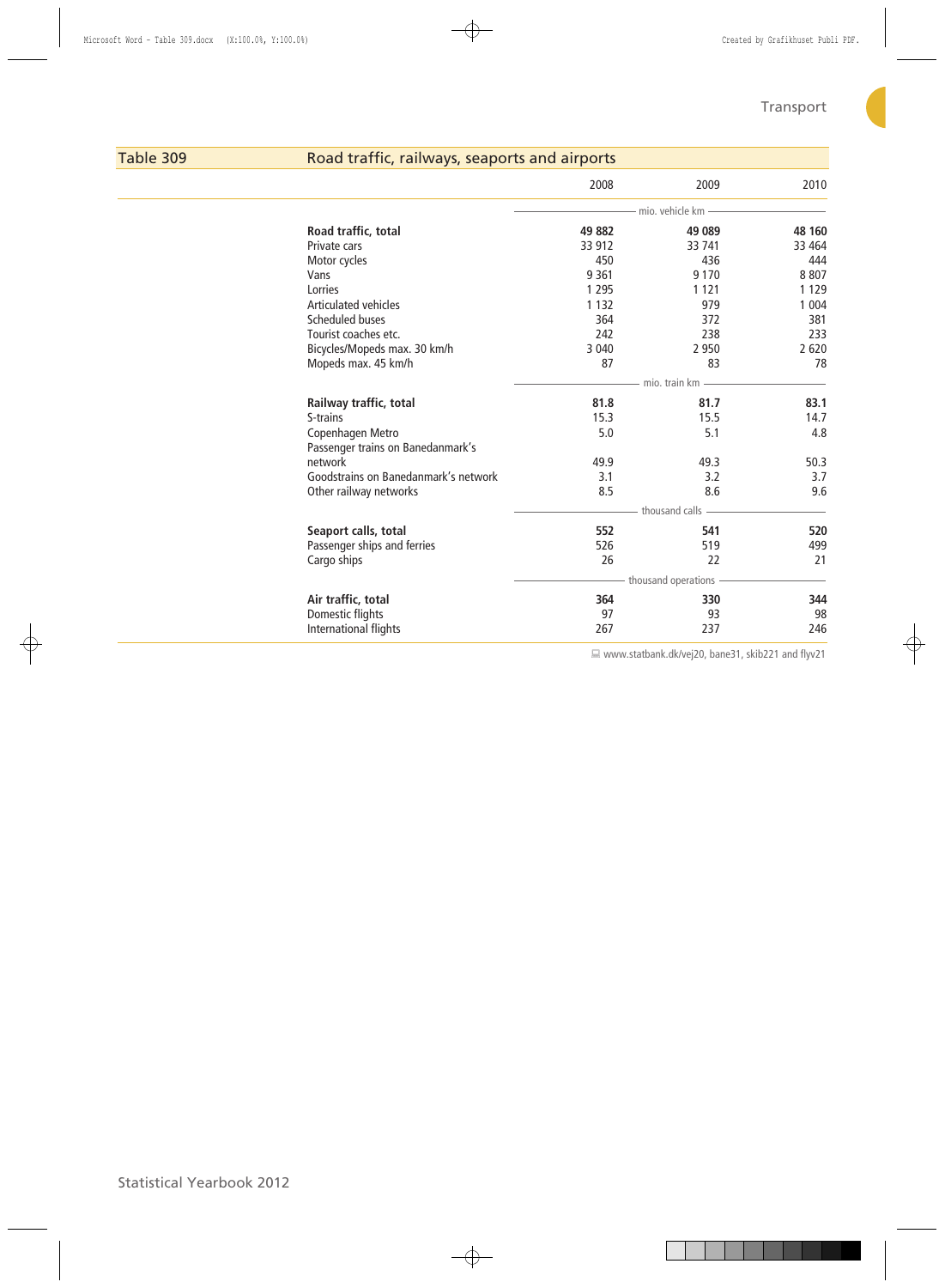# Table 310 Passenger transport 2009 2010 mio. passenger-km  **Passenger transport in Denmark 78 193 77 359** Cars 60 742 59 900 Motor cycles 545 555 Buses in scheduled service and the control of the 2 850 2 850 2 850 2 850 2 850 2 850 2 850 2 850 2 850 2 850 2 850 2 850 2 850 2 850 2 850 2 850 2 850 2 850 2 850 2 860 2 860 2 871 2 871 2 872 872 872 872 872 873 873 873 Tourist coaches and the set of the set of the set of the 4 088 4 115<br>Bicycles/mopeds 2 950 2 620 Bicycles/mopeds 2 950<br>Moped max 45 km/h 23 Moped max 45 km/h 83 78 Metropolitan trains 1 347<br>
1 347 Other trains 1 347<br>
1 347 Other trains 5 055 Other trains 5 240 Second 1 and 200 Second 1 and 200 Second 1 and 200 Second 1 and 200 Second 1 and 200 Second 1 and 200 Second 1 and 200 Second 1 and 200 Second 1 and 200 Second 1 and 200 Second 1 and 200 Second 1 and 200 Ferries 2008 - 2009 - 2009 - 2009 - 2009 - 2009 - 2009 - 2010 - 2010 - 2010 - 2010 - 2010 - 2010 - 2010 - 2010 Aircraft 381 470 thousand passengers  **Domestic ferries, total 9 574 9 374** Of which: Kattegat lines 2 045  **International ferries, total 24 005 22 907** Of which: Denmark-Sweden 12 163 11 165<br>Denmark-Germany 12 163 8 242 8 103 Denmark-Germany 8 242 8 103 Denmark-Norway  **Scheduled and charter flights, total 12 062 13 335** Scheduled, domestic and the control of the control of the control of the control of the control of the control of the control of the control of the control of the control of the control of the control of the control of the Scheduled, international 8 917 9 708 Charters 1 342 and 200 and 200 and 200 and 200 and 200 and 200 and 200 and 200 and 200 and 200 and 200 and 200

www.statbank.dk/pkm1, bane21, skib31, skib32 and flyv32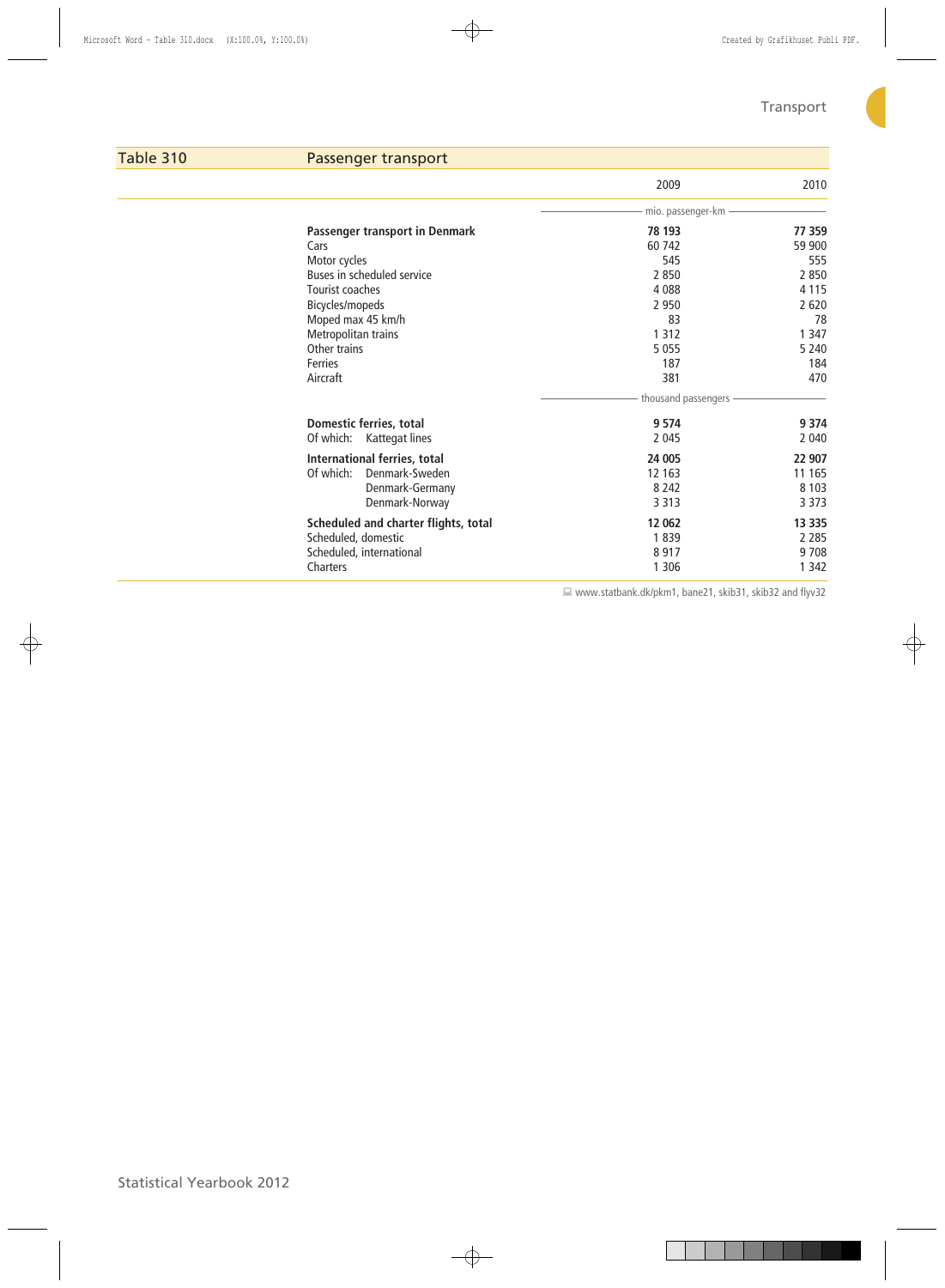# Table 311 Road transport of danish goods by lorries over 6 tons total weight

|                                              | 2009          | 2010                                |
|----------------------------------------------|---------------|-------------------------------------|
|                                              | mio. tonnes   |                                     |
| National road transport of goods, total      | 137.8         | 156.7                               |
| Transport for hire or reward                 | 107.5         | 125.0                               |
| Transport on own account                     | 30.4          | 31.8                                |
|                                              | mio. tonne-km |                                     |
| National road transport of goods, total      | 10 002        | 10 573                              |
| Transport for hire or reward                 | 8074          | 8720                                |
| Transport on own account                     | 1928          | 1853                                |
|                                              | mio. tonnes   |                                     |
| International road transport of goods, total | 11.5          | 9.0                                 |
| From Denmark                                 | 5.2           | 4.0                                 |
| <b>To Denmark</b>                            | 4.5           | 2.8                                 |
| Crosstrade                                   | 0.5           | 0.8                                 |
| Cabotage                                     | 1.2           | 1.3                                 |
|                                              | mio. tonne-km |                                     |
| International road transport of goods, total | 6874          | 4 4 4 5                             |
| From Denmark                                 | 3 4 0 3       | 2 0 3 3                             |
| <b>To Denmark</b>                            | 2828          | 1469                                |
| Crosstrade                                   | 386           | 634                                 |
| Cabotage                                     | 257           | 310                                 |
| .                                            |               | the contract of the contract of the |

Note: Crosstrade is transport of goods where loading and unloading take place in two separate foreign countries. Cabotage is where loading and unloading are in the same foreign country.

■ www.statbank.dk/nvg1 and ivg41

| Table 312 | Goods transport by train, ship and aircraft |                 |         |  |  |  |
|-----------|---------------------------------------------|-----------------|---------|--|--|--|
|           |                                             | 2009            | 2010    |  |  |  |
|           |                                             | thousand tonnes |         |  |  |  |
|           | Goods carried by train                      | 6 1 1 6         | 8 1 0 0 |  |  |  |
|           | National                                    | 480             | 737     |  |  |  |
|           | <b>To Denmark</b>                           | 955             | 908     |  |  |  |
|           | <b>From Denmark</b>                         | 440             | 470     |  |  |  |
|           | In transit                                  | 4 2 4 1         | 5985    |  |  |  |
|           |                                             | mio. tonne-km   |         |  |  |  |
|           | <b>Transport performance by train</b>       | 1698            | 2 2 4 0 |  |  |  |
|           | <b>National</b>                             | 123             | 167     |  |  |  |
|           | <b>To Denmark</b>                           | 176             | 143     |  |  |  |
|           | <b>From Denmark</b>                         | 64              | 64      |  |  |  |
|           | In transit                                  | 1 3 3 5         | 1866    |  |  |  |
|           |                                             | thousand tonnes |         |  |  |  |
|           | Goods carried by cargo vessel               | 60 380          | 57 156  |  |  |  |
|           | <b>National</b>                             | 10 656          | 9897    |  |  |  |
|           | <b>To Denmark</b>                           | 28 893          | 26 681  |  |  |  |
|           | <b>From Denmark</b>                         | 20831           | 20578   |  |  |  |
|           | Goods carried by ferry                      | 18 531          | 19 371  |  |  |  |
|           | <b>National</b>                             | 4 0 0 7         | 3 8 4 1 |  |  |  |
|           | International                               | 14 5 25         | 15 5 30 |  |  |  |
|           | Goods carried by aircraft                   | 160             | 151     |  |  |  |
|           | <b>National</b>                             | 6               | 4       |  |  |  |
|           | International                               | 155             | 147     |  |  |  |
|           |                                             |                 |         |  |  |  |

www.statbank.dk/bane1,skib41 and flyv41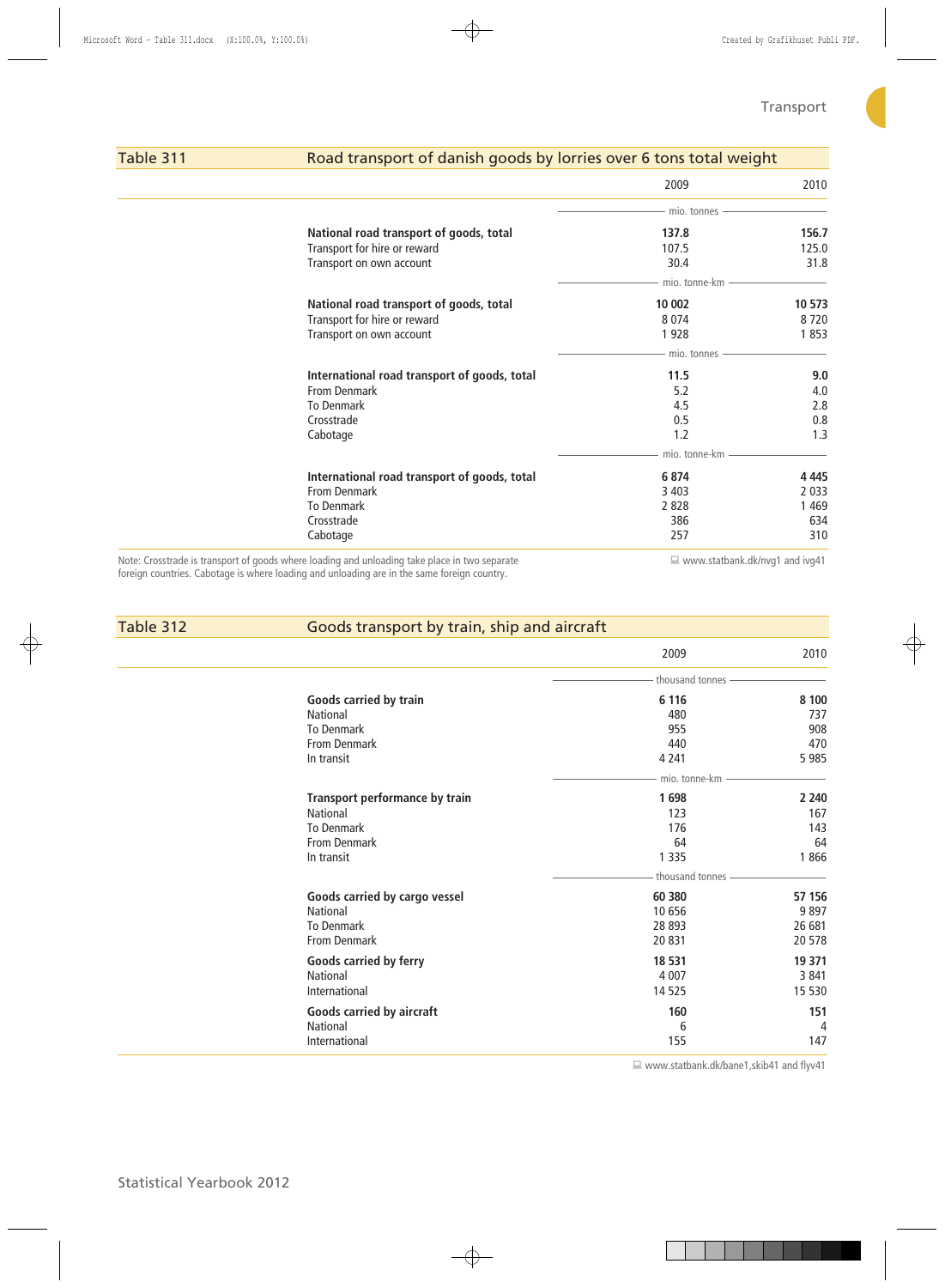C

| Table 313                     | Families with use of cars. 2011 |        |                        |         |                  |
|-------------------------------|---------------------------------|--------|------------------------|---------|------------------|
| 1 January                     | <b>Families</b>                 | No car | With car               | One car | Two cars or more |
|                               |                                 |        | per cent of families - |         |                  |
| Denmark, total                | 2 846 699                       | 40.4   | 59.6                   | 45.4    | 14.1             |
| Region Hovedstaden            | 921 144                         | 52.8   | 47.2                   | 37.4    | 9.8              |
| Region Sjælland               | 409 414                         | 33.4   | 66.6                   | 49.2    | 17.4             |
| Region Syddanmark             | 597 523                         | 33.5   | 66.5                   | 50.2    | 16.3             |
| Region Midtjylland            | 626 973                         | 36.1   | 63.9                   | 48.1    | 15.8             |
| Region Nordjylland            | 291 645                         | 34.8   | 65.2                   | 50.1    | 15.1             |
| Province København by         | 423 541                         | 68.9   | 31.1                   | 27.5    | 3.5              |
| Province Københavns omegn     | 262 497                         | 45.0   | 55.0                   | 43.7    | 11.3             |
| Province Nordsjælland         | 213 112                         | 32.0   | 68.0                   | 47.7    | 20.3             |
| Province Bornholm             | 21 994                          | 36.7   | 63.3                   | 51.7    | 11.7             |
| Province Østsjælland          | 111 644                         | 32.8   | 67.2                   | 48.4    | 18.8             |
| Province Vest- og Sydsjælland | 297 770                         | 33.6   | 66.4                   | 49.4    | 16.9             |
| Province Fyn                  | 247 141                         | 36.6   | 63.4                   | 48.6    | 14.8             |
| Province Sydjylland           | 350 382                         | 31.3   | 68.7                   | 51.3    | 17.4             |
| Province Østjylland           | 422 238                         | 39.4   | 60.6                   | 45.4    | 15.2             |
| Province Vestjylland          | 204 735                         | 29.2   | 70.8                   | 53.7    | 17.1             |
| Province Nordjylland          | 291 645                         | 34.8   | 65.2                   | 50.1    | 15.1             |

www.statbank.dk/bil800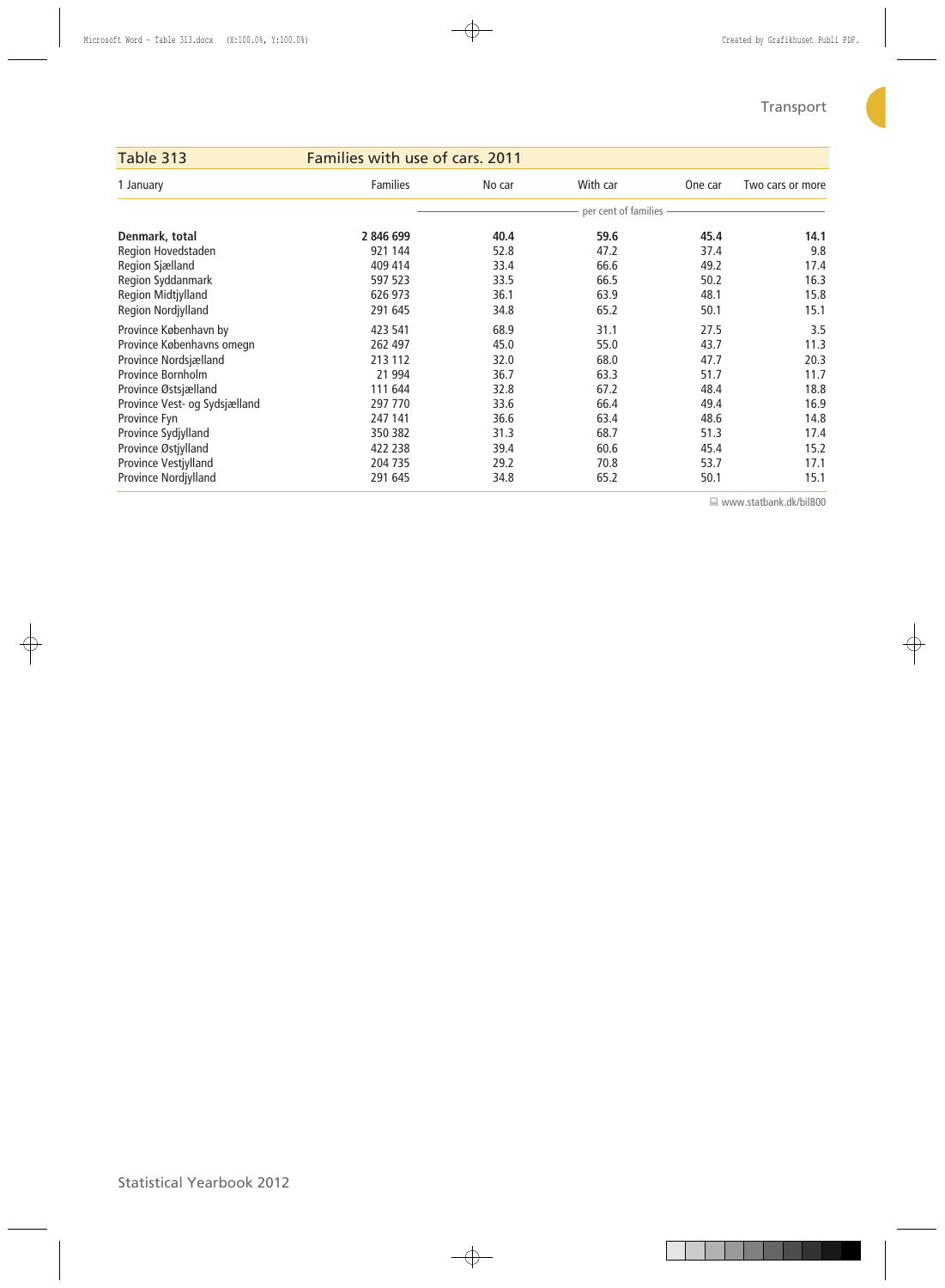C.

| Table 314 |    | The 20 most sold private car makes. 2011 |                |                   |                 |  |  |  |  |
|-----------|----|------------------------------------------|----------------|-------------------|-----------------|--|--|--|--|
|           |    |                                          | <b>Numbers</b> | Share in per cent | Ranking in 2010 |  |  |  |  |
|           |    | New registrations, total                 | 169 792        | 100.00            |                 |  |  |  |  |
|           |    | Volkswagen                               | 16 952         | 9.98              | (6)             |  |  |  |  |
|           | 2  | Peugeot                                  | 16 637         | 9.80              | (2)             |  |  |  |  |
|           | 3  | Ford                                     | 15 714         | 9.25              | (1)             |  |  |  |  |
|           | 4  | Citroën                                  | 13 2 65        | 7.81              | (3)             |  |  |  |  |
|           | 5  | Toyota                                   | 12 867         | 7.58              | (4)             |  |  |  |  |
|           | 6  | Opel                                     | 9854           | 5.80              | (5)             |  |  |  |  |
|           | 7  | Hyundai                                  | 9554           | 5.63              | (9)             |  |  |  |  |
|           | 8  | Renault                                  | 8660           | 5.10              | (13)            |  |  |  |  |
|           | 9  | Chevrolet                                | 8655           | 5.10              | (7)             |  |  |  |  |
|           | 10 | Suzuki                                   | 8 4 0 2        | 4.95              | (8)             |  |  |  |  |
|           | 11 | Skoda                                    | 6890           | 4.06              | (11)            |  |  |  |  |
|           | 12 | Fiat                                     | 6 4 0 4        | 3.77              | (10)            |  |  |  |  |
|           | 13 | Kia                                      | 6 2 2 7        | 3.67              | (12)            |  |  |  |  |
|           | 14 | Audi                                     | 5 0 4 5        | 2.97              | (14)            |  |  |  |  |
|           | 15 | Mazda                                    | 4 1 4 5        | 2.44              | (15)            |  |  |  |  |
|           | 16 | Nissan                                   | 3784           | 2.23              | (16)            |  |  |  |  |
|           | 17 | Mercedes-Benz                            | 3 1 8 8        | 1.88              | (18)            |  |  |  |  |
|           | 18 | <b>BMW</b>                               | 3 1 7 2        | 1.87              | (17)            |  |  |  |  |
|           | 19 | Volvo                                    | 2 1 2 5        | 1.25              | (19)            |  |  |  |  |
|           | 20 | Seat                                     | 2 0 4 8        | 1.21              | (20)            |  |  |  |  |
|           |    | Others                                   | 6 2 0 4        | 3.65              |                 |  |  |  |  |

www.statbank.dk/12

| Table 315 |            | The most widespread passenger cars. 2012 |           |                       |  |  |  |  |
|-----------|------------|------------------------------------------|-----------|-----------------------|--|--|--|--|
|           |            |                                          | Number    | Share as a percentage |  |  |  |  |
|           |            | Total stock (start of year)              | 2 197 831 | 100.00                |  |  |  |  |
|           | 1          | Volkswagen                               | 245 316   | 11.16                 |  |  |  |  |
|           | $\sqrt{2}$ | Peugeot                                  | 225 920   | 10.28                 |  |  |  |  |
|           | 3          | Toyota                                   | 202 797   | 9.23                  |  |  |  |  |
|           | 4          | Ford                                     | 177 746   | 8.09                  |  |  |  |  |
|           | 5          | Opel                                     | 162 191   | 7.38                  |  |  |  |  |
|           | 6          | Citroën                                  | 152 198   | 6.92                  |  |  |  |  |
|           | 7          | Suzuki                                   | 103 836   | 4.72                  |  |  |  |  |
|           | 8          | Skoda                                    | 99 4 95   | 4.53                  |  |  |  |  |
|           | 9          | Fiat                                     | 94 412    | 4.30                  |  |  |  |  |
|           | 10         | Mazda                                    | 82 019    | 3.73                  |  |  |  |  |
|           | 11         | Hyundai                                  | 75 490    | 3.43                  |  |  |  |  |
|           | 12         | Audi                                     | 67 7 64   | 3.08                  |  |  |  |  |
|           | 13         | Renault                                  | 64 002    | 2.91                  |  |  |  |  |
|           | 14         | Volvo                                    | 61 618    | 2.80                  |  |  |  |  |
|           | 15         | Mercedes-Benz                            | 48 821    | 2.22                  |  |  |  |  |
|           | 16         | Nissan                                   | 47 058    | 2.14                  |  |  |  |  |
|           | 17         | Kia                                      | 46 820    | 2.13                  |  |  |  |  |
|           | 18         | <b>BMW</b>                               | 42 607    | 1.94                  |  |  |  |  |
|           | 19         | Mitsubishi                               | 33 252    | 1.51                  |  |  |  |  |
|           | 20         | Chevrolet                                | 31 956    | 1.45                  |  |  |  |  |
|           |            | Others                                   | 132 513   | 6.03                  |  |  |  |  |

 $\Box$  www.statbank.dk/12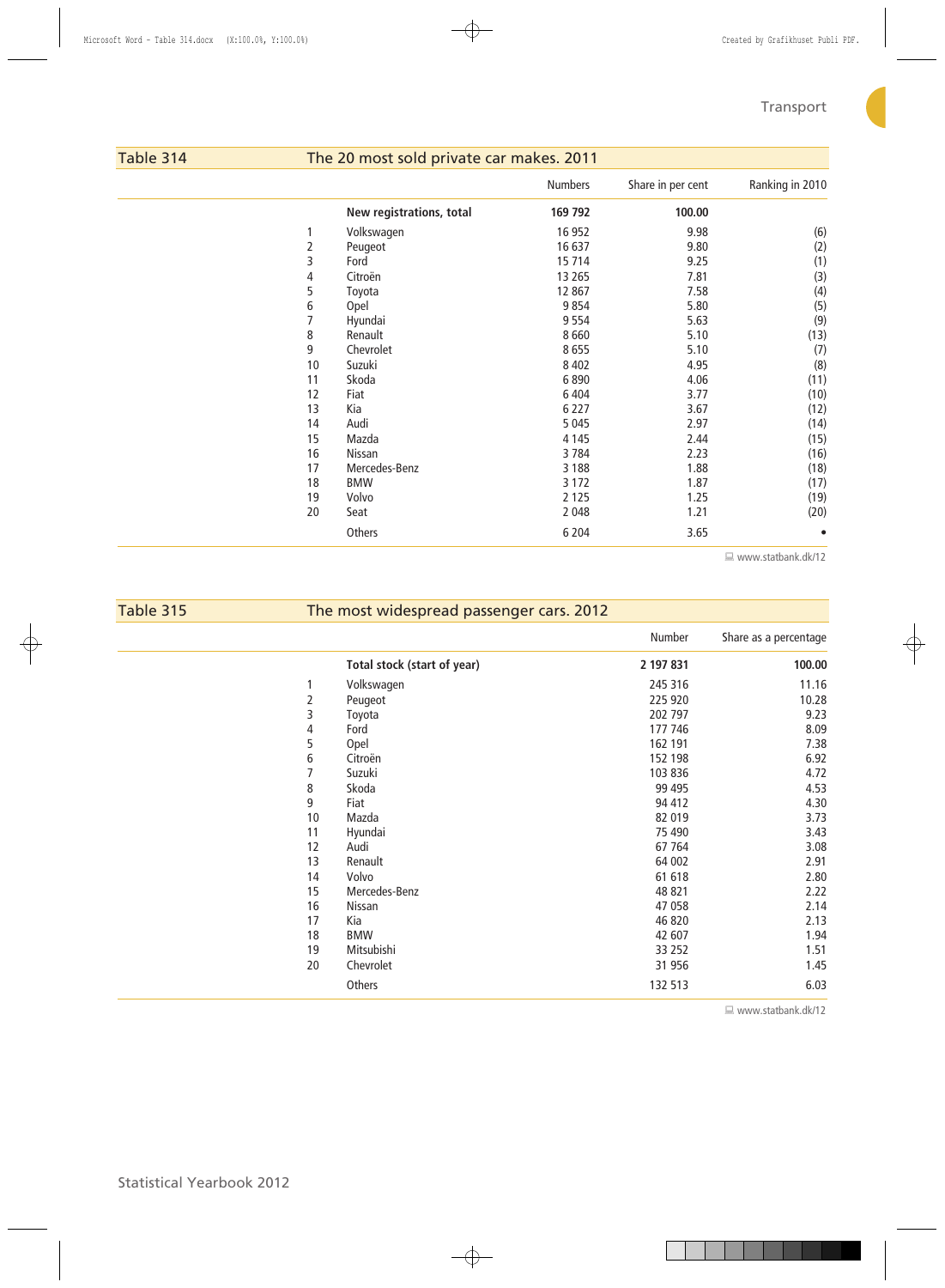# Table 316 Families with purchase of cars

|                               | Families, 1 January |           | Purchased new car    |        |
|-------------------------------|---------------------|-----------|----------------------|--------|
|                               | 2009                | 2010      | 2009                 | 2010   |
| Denmark, total                | 2 827 449           | 2 846 699 | 61 506               | 74 132 |
|                               |                     |           | per cent of families |        |
| Denmark, total                |                     |           | 2.2                  | 2.6    |
| Region Hovedstaden            | 911 138             | 921 144   | 1.8                  | 2.2    |
| Region Sjælland               | 408 570             | 409 414   | 2.5                  | 3.0    |
| Region Syddanmark             | 595 402             | 597 523   | 2.2                  | 2.7    |
| Region Midtjylland            | 622 006             | 626 973   | 2.3                  | 2.8    |
| Region Nordjylland            | 290 333             | 291 645   | 2.4                  | 2.9    |
| Province København by         | 416 069             | 423 541   | 1.1                  | 1.2    |
| Province Københavns omegn     | 260 942             | 262 497   | 2.2                  | 2.6    |
| Province Nordsjælland         | 212 032             | 213 112   | 2.8                  | 3.5    |
| Province Bornholm             | 22 095              | 21 994    | 2.0                  | 2.5    |
| Province Østsjælland          | 111 014             | 111 644   | 2.8                  | 3.3    |
| Province Vest- og Sydsjælland | 297 556             | 297 770   | 2.5                  | 2.9    |
| Province Fyn                  | 246 325             | 247 141   | 2.1                  | 2.6    |
| Province Sydjylland           | 349 077             | 350 382   | 2.4                  | 2.8    |
| Province Østjylland           | 417 653             | 422 238   | 2.2                  | 2.6    |
| Province Vestjylland          | 204 353             | 204 735   | 2.5                  | 3.0    |
| Province Nordjylland          | 290 333             | 291 645   | 2.4                  | 2.9    |
|                               |                     |           |                      |        |

www.statbank.dk/bil600

# Table 317 Families with purchase of cars by regions and provinces

|                               | Families, 1 January |                   | Purchased new car |        |  |
|-------------------------------|---------------------|-------------------|-------------------|--------|--|
|                               | 2009                | 2010              | 2009              | 2010   |  |
| <b>All Denmark</b>            | 2 827 449           | 2 846 699         | 61 506            | 74 132 |  |
|                               |                     | per cent of total |                   |        |  |
| <b>All Denmark</b>            | 100.0               | 100.0             | 100.0             | 100.0  |  |
| Region Hovedstaden            | 32.2                | 32.4              | 26.6              | 27.0   |  |
| Region Sjælland               | 14.5                | 14.4              | 16.9              | 16.5   |  |
| Region Syddanmark             | 21.1                | 21.0              | 21.7              | 21.7   |  |
| Region Midtjylland            | 22.0                | 22.0              | 23.4              | 23.4   |  |
| Region Nordjylland            | 10.3                | 10.2              | 11.3              | 11.4   |  |
| Province København by         | 14.7                | 14.9              | 7.1               | 6.9    |  |
| Province Københavns omegn     | 9.2                 | 9.2               | 9.2               | 9.2    |  |
| Province Nordsjælland         | 7.5                 | 7.5               | 9.6               | 10.1   |  |
| Province Bornholm             | 0.8                 | 0.8               | 0.7               | 0.7    |  |
| Province Østsjælland          | 3.9                 | 3.9               | 5.0               | 4.9    |  |
| Province Vest- og Sydsjælland | 10.5                | 10.5              | 11.9              | 11.5   |  |
| Province Fyn                  | 8.7                 | 8.7               | 8.3               | 8.6    |  |
| Province Sydjylland           | 12.3                | 12.3              | 13.4              | 13.1   |  |
| Province Østjylland           | 14.8                | 14.8              | 15.1              | 15.1   |  |
| Province Vestjylland          | 7.2                 | 7.2               | 8.3               | 8.4    |  |
| Province Nordjylland          | 10.3                | 10.2              | 11.3              | 11.4   |  |

www.statbank.dk/bil600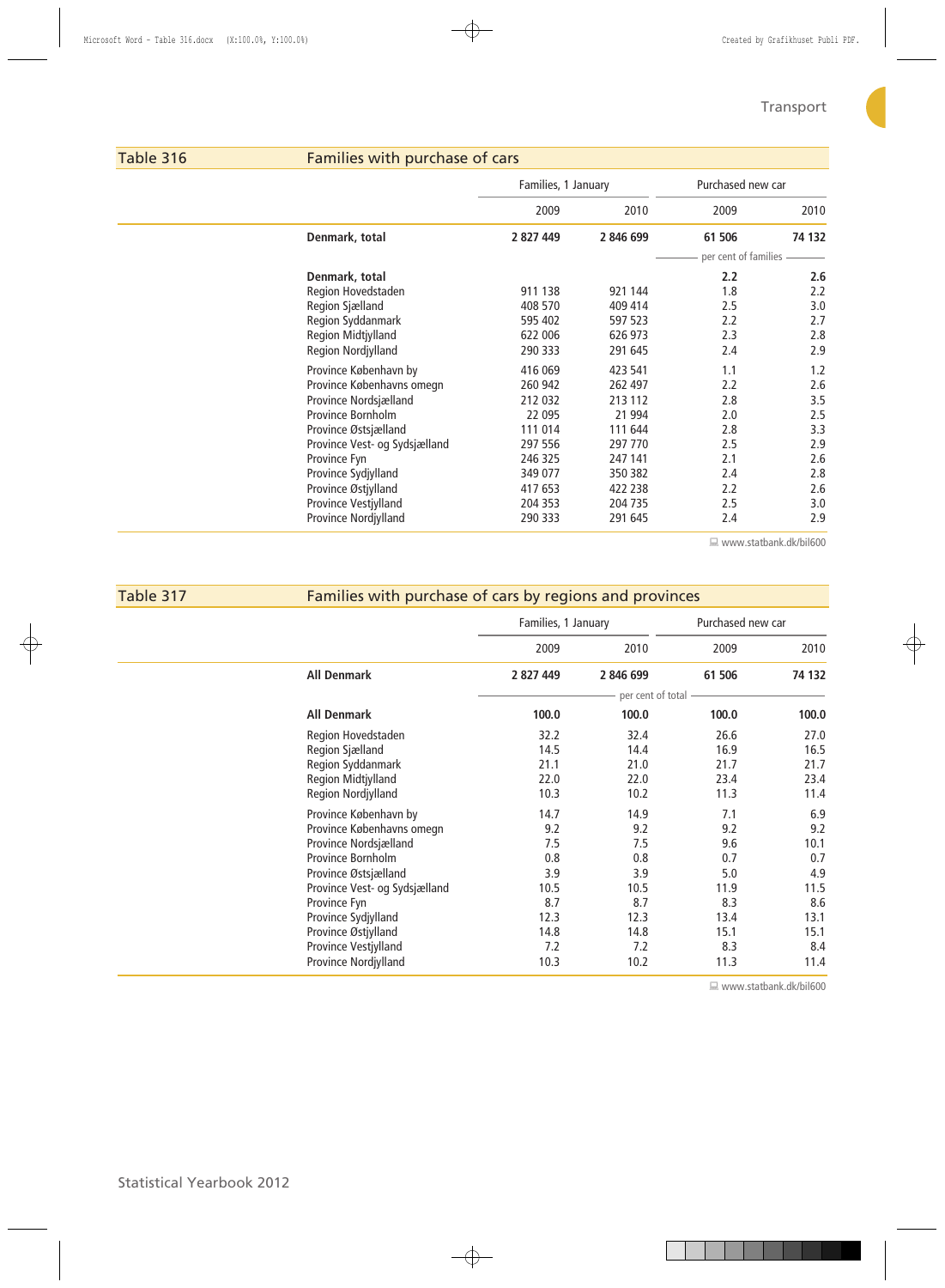# Table 318 Car traffic on Danish E-roads, selected roads and bridges etc.

|           |                                            | 2009                              | 2010     |
|-----------|--------------------------------------------|-----------------------------------|----------|
|           | <b>European road sections</b>              | - ave. no. of cars per 24 hours - |          |
| E20       | Øresund Bridge                             | 19462                             | 19 3 88  |
|           | Amager Motorway, at Kalveboderne           | 87 336                            | 87 952   |
|           | Øresund Motorway, west of Englandsvej      | 57 753                            | 57819    |
|           | Sjælland Bridge, Copenhagen                | 50 100                            | 47 200   |
|           | West Motorway, east of Ringsted            | 42 283                            | 42 736   |
|           | <b>Great Belt Link</b>                     | 29 608                            | 28 749   |
|           | Fyn Motorway, north of Nyborg              | 28 508                            | 29 1 7 4 |
|           | Fyn Motorway, south of Odense              | 50 838                            | 52 927   |
|           | The New Little Belt Bridge                 | 59 286                            | 59 789   |
|           | Fyn Motorway, at Taulov                    | 33 758                            | 34 535   |
|           | Esbjerg-Kolding, at Holsted                | 17801                             | 18 2 46  |
|           | Gammelby Ringvej in Esbjerg                | 11 943                            | 11 541   |
| E45       | National border, Kruså                     | 16 199                            | 16 2 64  |
|           |                                            |                                   |          |
|           | Sydjylland Motorway, west of Haderslev     | 50 922                            | 50 267   |
| E20/45    | Sydjylland Motorway, north of Kolding      | 63 660                            | 63 302   |
| E45       | Vejle Fjord Bridge                         | 63 547                            | 64 129   |
|           | Midtjylland Motorway, at Horsens           | 42 548                            | 43 130   |
|           | Midtjylland Motorway, at Stilling          | 52 012                            | 51 438   |
|           | Midtjylland Motorway, at Randers           | 37 345                            | 37 118   |
|           | Nordjylland Motorway, south of Aalborg     | 42 124                            | 41 071   |
|           | Limfjord Tunnel                            | 64 102                            | 64 791   |
|           | Frederikshavn Motorway, at Vodskov         | 17636                             | 18 3 45  |
|           | Frederikshavn Motorway, at Sæby            | 8713                              | 8844     |
|           | North of Sæby                              | 14 509                            | 14 3 6 6 |
| E39       | Hirtshals Motorway, between <9> and <10>   | 21 872                            | 22 897   |
|           | Hirtshals Motorway, at Hjørring            | 7046                              | 6570     |
| E47/55    | Flynderborgvej, Helsingør                  | 6584                              | 6971     |
|           | Helsingør Motorway, at Nærum               | 74 691                            | 75 0 24  |
|           | Motorring 3, at Husum                      | 62 518                            | 62 298   |
| E20/47/55 | Køge Bugt Motorway, at Hundige             | 104 444                           | 105 900  |
|           | Køge Bugt Motorway, at Ølby                | 92 550                            | 91 100   |
| E47/55    | South Motorway, at Tappernøje              | 23 518                            | 22 890   |
|           | South Motorway, south of Algestrup         | 35 950                            | 36 322   |
|           | Farø Bridges, north of Farø                | 21 577                            | 21 007   |
|           | <b>Guldborgsund Tunnel</b>                 | 11 267                            | 10861    |
| E47       | South Motorway, south of Rødby             | 7151                              | 7 144    |
| E55       | Ørslev-Gedser                              | 14 4 98                           | 14 082   |
|           |                                            |                                   |          |
|           | Other roads and bridges                    |                                   |          |
| 8         | Alssund Bridge                             | 24 268                            | 22 993   |
| 9         | Svendborg Motorway, north of <11>, Årslev  | 23 084                            | 24 0 76  |
| 9         | Svendborgsund Bridge                       | 16 7 35                           | 16 919   |
| 9         | Frederik IX's Bridge                       | 21 162                            | 20 779   |
| 15        | Herning Motorway, east of Kløverbladet     | 21 2 3 7                          | 19 708   |
| 15        | Herning Motorway, west of <40>             | 19 0 31                           | 19 4 99  |
| 18        | Midtjyske Motorway, south of <15>, Herning | 16 606                            | 17 270   |
| 21/23     | Holbæk Motorway, west of Ring 3            | 81 616                            | 79 457   |
| 21/23     | Holbæk Motorway, east of Roskilde          | 52 269                            | 49 500   |
| 04        | Motorring 4, at Herstedvester              | 62 442                            | 60 420   |
| 55        | Limfjord Bridge                            | 28 000                            | 28 700   |
| 153       | Storstrøm Bridge                           | 5 4 0 0                           | 4 8 0 0  |
| 53        | Kronprins Frederiks Bridge, Frederikssund  | 19 340                            | 19 201   |
| 16        | Bispeengbuen                               | 53 300                            | 48 300   |
| 16        | Hillerød Motorway, Fiskebæk Bridge         | 50 922                            | 50 267   |
|           | Knippels Bridge, Copenhagen                | 25 400                            | 25 800   |
|           | Lange Bridge, Copenhagen                   | 51 900                            | 56 400   |
|           |                                            |                                   |          |

Source: Road Directorate

■ www.statbank.dk/vej22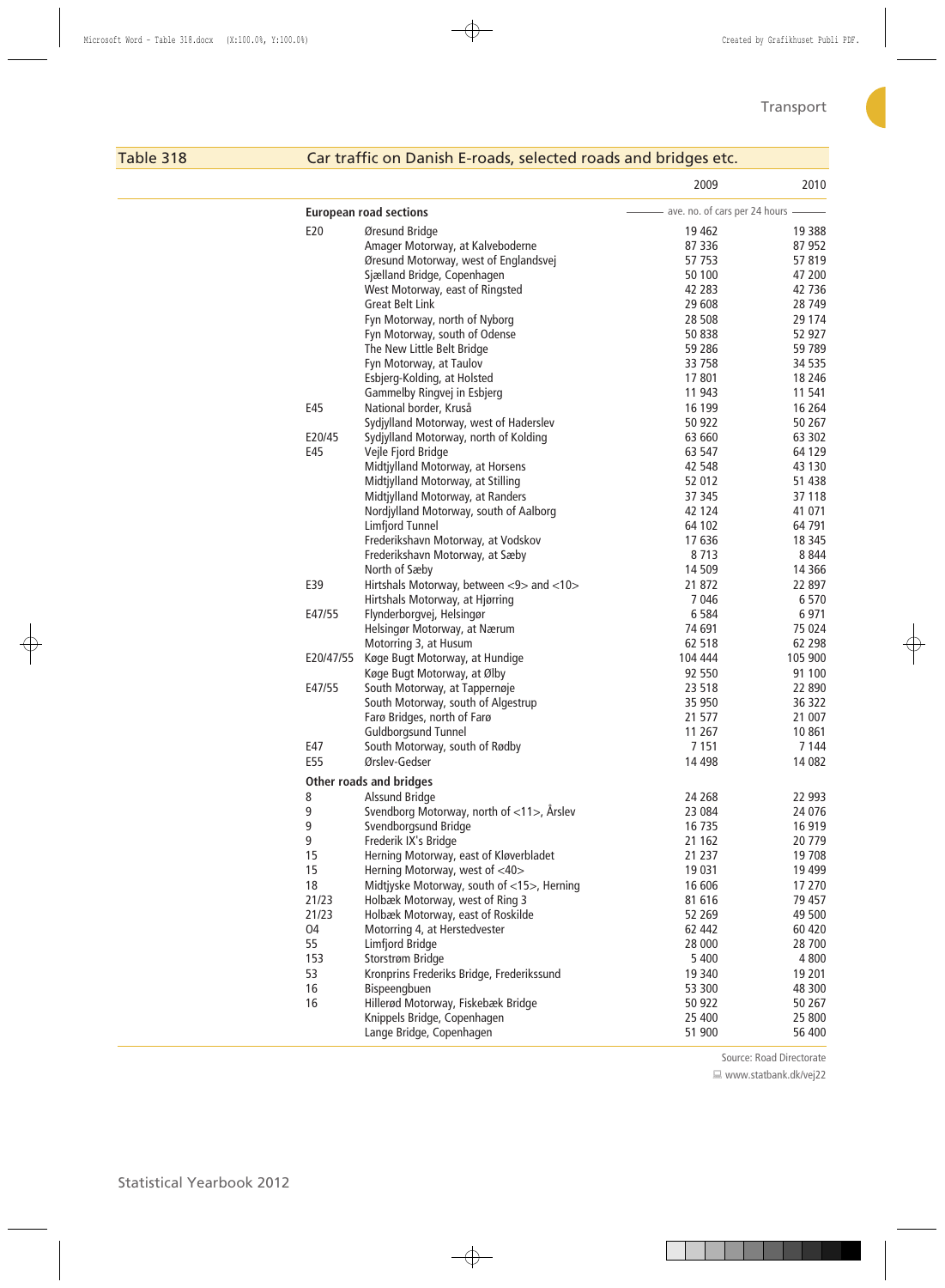# Table 319 Ships observed passing through the Sound and Belts

|                             | 2009         | 2010    |
|-----------------------------|--------------|---------|
|                             | observations |         |
| Øresund North               | 31 449       | 29 959  |
| Going north                 | 15 0 86      | 14 218  |
| Going south                 | 16 3 63      | 15 741  |
| Øresund South               | 35 518       | 32 411  |
| Going north                 | 16 919       | 15 4 97 |
| Going south                 | 18 5 99      | 16 914  |
| <b>The Great Belt North</b> | 31 449       | 29 959  |
| Going north                 | 15 0 86      | 14 218  |
| Going south                 | 16 3 63      | 15 741  |
| <b>The Great Belt South</b> | 35 518       | 32 411  |
| Going north                 | 16 919       | 15 4 97 |
| Going south                 | 18 5 99      | 16 914  |
| The Little Belt North       | 31 449       | 29 959  |
| Going north                 | 15 0 86      | 14 218  |
| Going south                 | 16 3 63      | 15 741  |
| The Little Belt South       | 35 518       | 32 411  |
| Going north                 | 10 953       | 10 083  |
| Going south                 | 8661         | 8 3 9 9 |

Source: Danish Maritime Safety Administration

■ www.statbank.dk/skib25

| Table 320 | Accidents at sea and losses of Danish ships |                |      |                 |      |       |      |
|-----------|---------------------------------------------|----------------|------|-----------------|------|-------|------|
|           |                                             | Merchant ships |      | Fishing vessels |      | Total |      |
|           |                                             | 2010           | 2011 | 2010            | 2011 | 2010  | 2011 |
|           |                                             |                |      | number          |      |       |      |
|           | <b>Total</b>                                | 41             | 41   | 37              | 29   | 78    | 70   |
|           | Of which shipwrecks                         |                |      | 3               | 6    | 4     |      |
|           | Of which passenger ships                    | 33             | 19   |                 |      | 33    | 19   |
|           | Fire, explosions                            | 6              |      |                 | 4    | 8     |      |
|           | Groundings                                  | 10             | 11   | 8               | 5    | 18    | 16   |
|           | Collision                                   | 12             | 10   | 5               | 9    | 17    | 19   |
|           | Head-on collision of ships                  | 3              |      |                 |      |       |      |
|           | Contact-damage                              |                | 6    |                 |      |       |      |
|           | Capsizing                                   |                |      |                 |      |       |      |
|           | Mechanical breakdown                        |                |      |                 | 4    |       |      |
|           | Other cause                                 | 4              | 9    | 18              |      | 22    | 11   |
|           | Deaths                                      |                |      |                 | 3    |       |      |
|           | Injuries                                    | 10             | 6    |                 |      | 11    | b    |

Source: Danish Maritime Authority

■ www.statbank.dk/skib92 and skib93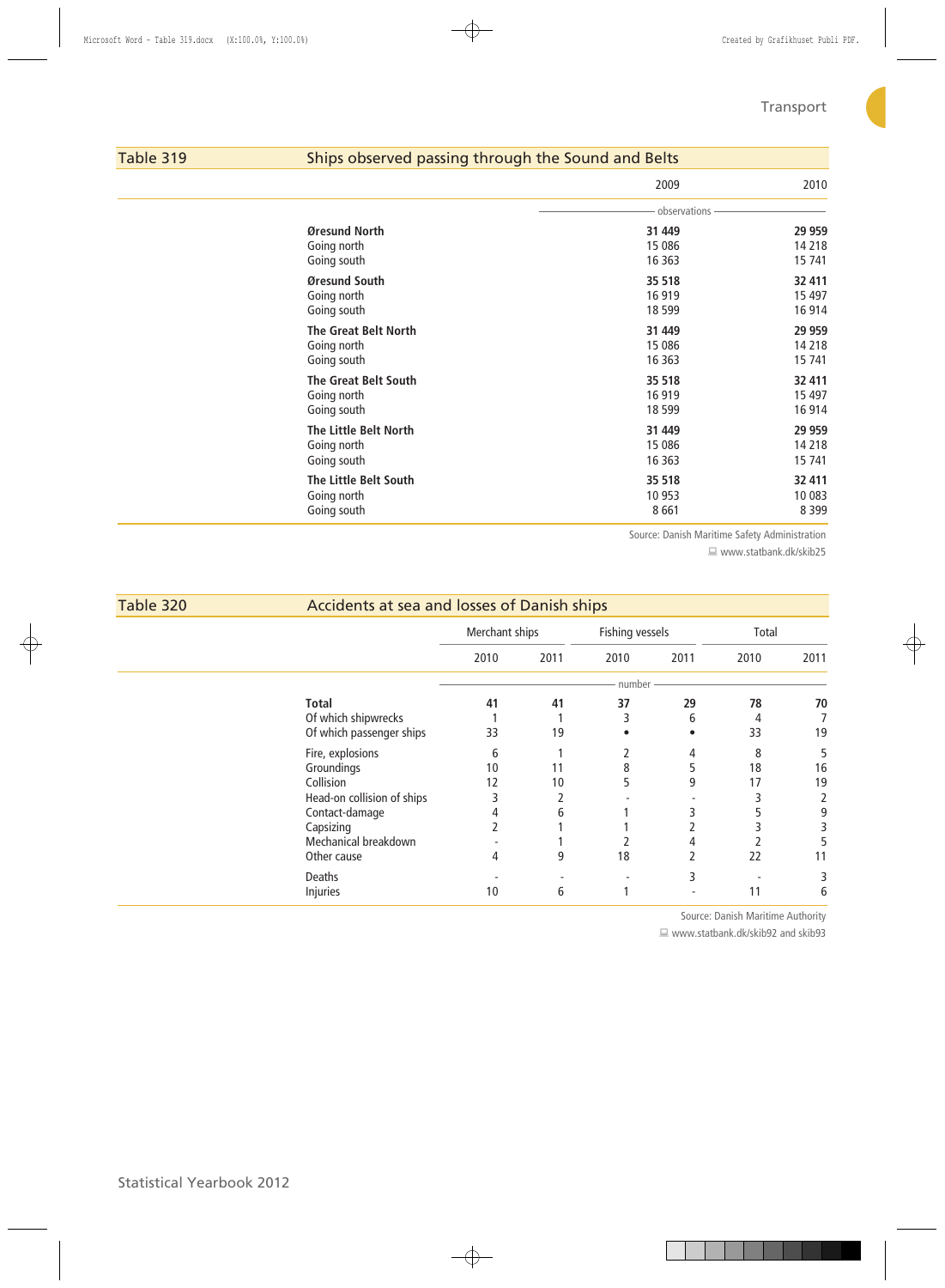# Table 321 Persons seriously injured or killed in railway accidents

| , ,                           |          | -                   |                               |  |  |  |  |
|-------------------------------|----------|---------------------|-------------------------------|--|--|--|--|
|                               | 2008     | 2009                | 2010                          |  |  |  |  |
|                               |          | number of persons - |                               |  |  |  |  |
| Passengers<br>Of which killed | ۰        | -                   | ۰                             |  |  |  |  |
| Staff<br>Of which killed      | ۰        |                     | ٠<br>$\overline{\phantom{a}}$ |  |  |  |  |
| Others<br>Of which killed     | 16<br>12 | 22<br>14            | 17<br>10                      |  |  |  |  |

www.statbank.dk/bane91

| Table 322                       | Road traffic accidents causing casualties |         |         |         |         |         |         |
|---------------------------------|-------------------------------------------|---------|---------|---------|---------|---------|---------|
|                                 | 1980                                      | 1985    | 1990    | 1995    | 2000    | 2005    | 2010    |
| Accidents, total<br>Of which:   | 12 3 34                                   | 11 502  | 9 1 5 5 | 8 3 7 3 | 7 3 4 6 | 5412    | 3 4 9 8 |
| Alcohol accidents <sup>1</sup>  | 2622                                      | 2 4 0 3 | 1613    | 1 2 8 2 | 1 2 7 2 | 870     | 530     |
| Casualties, total               | 15 751                                    | 14 627  | 11 287  | 10 573  | 9 5 9 0 | 6919    | 4 4 0 8 |
| Killed                          | 690                                       | 772     | 634     | 582     | 498     | 331     | 255     |
| Seriously injured               | 8477                                      | 8672    | 6 3 9 6 | 5 6 2 4 | 4 2 5 9 | 3 0 7 2 | 2 0 6 3 |
| Slightly injured                | 6 5 8 4                                   | 5 1 8 3 | 4 2 5 7 | 4 3 6 7 | 4833    | 3516    | 2 0 9 0 |
| Casualties in alcohol accidents | 3 6 5 4                                   | 3 2 5 5 | 2 0 5 7 | 1672    | 696     | 1 0 9 2 | 671     |
| Killed                          | 246                                       | 261     | 154     | 123     | 110     | 85      | 64      |
| Seriously injured               | 2 0 0 4                                   | 1923    | 1 1 7 6 | 893     | 738     | 458     | 302     |
| Slightly injured                | 1 4 0 4                                   | 1 0 7 1 | 727     | 656     | 848     | 549     | 305     |

 $1$  Accidents with at least one driver or pedestrian involved having an alcohol count of over 0.5. Up to and including 1996, accidents where a driver or pedestrian had a count of exactly 0.5 are also included.

www.statbank.dk/uheldk7 and uheld9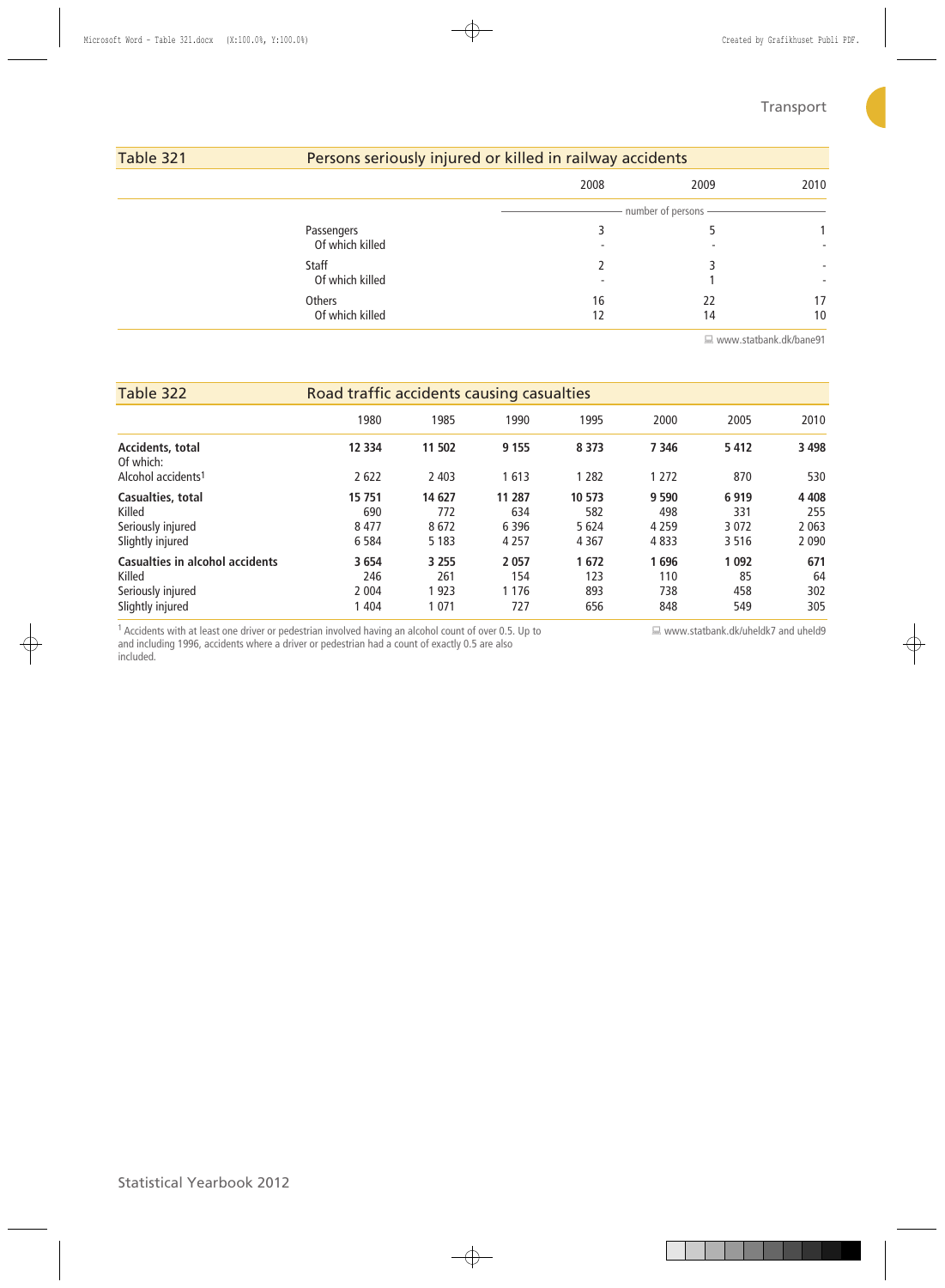| Table 323                                      |                |                |                |                |                            |                |                | Road traffic accidents with casualties by accident situation. 2010 |                |                          |         |
|------------------------------------------------|----------------|----------------|----------------|----------------|----------------------------|----------------|----------------|--------------------------------------------------------------------|----------------|--------------------------|---------|
|                                                |                |                |                |                | <b>Accident situations</b> |                |                |                                                                    |                |                          | Total   |
|                                                |                |                |                |                |                            |                | small∓         | П                                                                  | ł<br>÷         | π                        |         |
|                                                | 0              | 1              | $\overline{2}$ | 3              | 4                          | 5              | 6              | $\overline{7}$                                                     | 8              | 9                        | 10      |
| Van, total<br>Accidents, involving:            | 731            | 386            | 398            | 348            | 278                        | 379            | 373            | 96                                                                 | 453            | 56                       | 3 4 9 8 |
| Ordinary private car                           | 451            | 305            | 345            | 266            | 254                        | 334            | 336            | 81                                                                 | 313            | 21                       | 2 7 0 6 |
| Taxi                                           | 2              | 5              | 3              | 4              | 8                          | 9              | 3              | 3                                                                  | 16             | $\overline{2}$           | 55      |
| Vehicle, total weight<br>0-3.500 kg signalling |                |                |                |                |                            |                |                |                                                                    |                |                          |         |
| emergency call                                 | 1              | 4              | 1              |                | 1                          | $\overline{2}$ | $\overline{2}$ | 2                                                                  | $\overline{2}$ | L,                       | 15      |
| Van, total weight                              |                |                |                |                |                            |                |                |                                                                    |                |                          |         |
| 0-2.000 kg                                     | 15             | 17             | 24             | 15             | 11                         | 18             | 19             | $\overline{7}$                                                     | 8              | 1                        | 135     |
| Van, total weight                              |                |                |                |                |                            |                |                |                                                                    |                |                          |         |
| 2.001-3.500 kg                                 | 19             | 23             | 62             | 30             | 10                         | 28             | 17             | 9                                                                  | 14             | 4                        | 216     |
| Lorry, total weight                            |                |                |                |                |                            |                |                |                                                                    |                |                          |         |
| over 3.500 kg                                  | 10             | 38             | 42             | 30             | 4                          | 14             | 18             | 9                                                                  | 16             | 8                        | 189     |
| Bus on scheduled                               |                |                |                |                |                            |                |                |                                                                    |                |                          |         |
| service                                        | 2              | 7              | 13             | 6              | 7                          | 8              | 2              |                                                                    | 15             | $\overline{\phantom{a}}$ | 60      |
| Bus, other                                     | $\overline{2}$ | 4              | 4              | 1              | 3                          | 3              | $\overline{2}$ |                                                                    | 3              | $\overline{\phantom{a}}$ | 22      |
| <b>Tractor</b>                                 | 4              | 6              | 14             | $\overline{7}$ | 3                          | $\overline{7}$ | $\overline{4}$ | 3                                                                  | $\mathbf 2$    | 1                        | 51      |
| Motor cycle                                    | 73             | 36             | 21             | 21             | 38                         | 11             | 32             | 1                                                                  | $\overline{2}$ | 8                        | 243     |
| Moped with                                     |                |                |                |                |                            |                |                |                                                                    |                |                          |         |
| registration max.                              |                |                |                |                |                            |                |                |                                                                    |                |                          |         |
| speed 45 km p.h.                               | 18             | 15             | 5              | 13             | 8                          | 4              | 11             | 1                                                                  | 2              | $\overline{2}$           | 79      |
| Moped 30 with                                  |                |                |                |                |                            |                |                |                                                                    |                |                          |         |
| mechanical changes                             | 20             | $\overline{7}$ | 6              | 17             | $\overline{7}$             | 10             | 6              | 3                                                                  | 6              | $\overline{\phantom{a}}$ | 82      |
| Moped 30, other                                | 96             | 44             | 19             | 96             | 37                         | 55             | 48             | 24                                                                 | 22             | 10                       | 451     |
| Bicycle                                        | 20             | 100            | 48             | 143            | 87                         | 130            | 151            | 29                                                                 | 26             | 6                        | 740     |
| Pedestrian                                     | $\bullet$      | $\overline{2}$ |                |                | 3                          | $\overline{2}$ | 1              | 3                                                                  | 453            | 1                        | 466     |

Note: Accident situations 0-9 include 0: Single-vehicle accidents, 1: Vehicles on same road going in

www.statbank.dk/uheld6

same direction, 2: Vehicles on same road going in opposite directions, 3: Vehicles on same road going in same direction, turning into T junction, Y junction, crossroads, etc., 4: Vehicles on same road going in opposite directions, turning into T junction, Y junction, crossroads, etc., 5: Vehicles on different roads meeting in crossroads, without turning, 6: Vehicles on different roads meeting in T junction, Y junction, crossroads, etc. turning, 7: Accidents involving parked vehicles, etc., 8: Accidents involving vehicles and pedestrians, 9: Accidents involving animals, obstacles, etc. on roadway, 10: All accident situations.